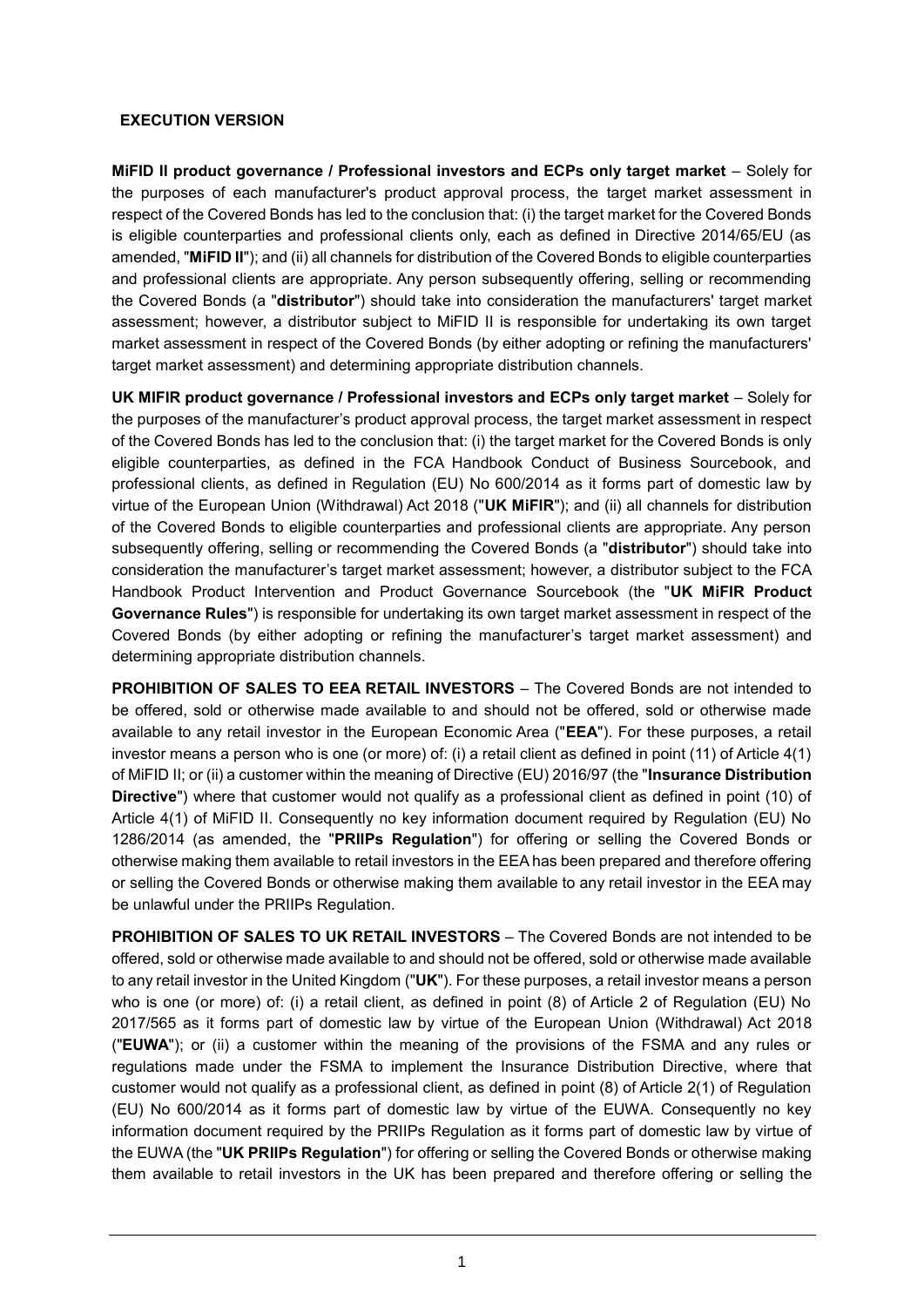Covered Bonds or otherwise making them available to any retail investor in the UK may be unlawful under the UK PRIIPs Regulation.

**Notification under Section 309B(1)(c) of the Securities and Futures Act 2001 of Singapore, as modified or amended from time to time (the "SFA")** - In connection with Section 309B of the SFA and the Securities and Futures (Capital Markets Products) Regulations 2018 of Singapore (the "**CMP Regulations 2018**"), the Issuer has determined the classification of the Covered Bonds as capital markets products other than prescribed capital markets products (as defined in the CMP Regulations 2018) and Specified Investment Products (as defined in MAS Notice SFA 04-N12: Notice on the Sale of Investment Products and MAS Notice FAA-N16: Notice on Recommendations on Investment Products).

# **Pricing Supplement dated 9 March 2022**

# **UNITED OVERSEAS BANK LIMITED (the "Issuer")** *(incorporated with limited liability in the Republic of Singapore) (Company Registration Number 193500026Z)*

Legal Entity Identifier: IO66REGK3RCBAMA8HR66

# **Issue of €1,500,000,000 0.387 per cent. Covered Bonds due 2025**

unconditionally and irrevocably guaranteed as to payments of interest and principal by **Glacier Eighty Pte. Ltd. ("CBG")** *(incorporated with limited liability in the Republic of Singapore) (Company Registration Number 201531119W)* under the U.S.\$8,000,000,000 Global Covered Bond Programme

# **PART A – CONTRACTUAL TERMS**

Terms used herein shall be deemed to be defined as such for the purposes of the Conditions set forth in the Offering Circular dated 6 April 2021 (the "**Offering Circular**"). This document constitutes the Pricing Supplement of the Covered Bonds described herein and must be read in conjunction with the Offering Circular. Full information on the Issuer, the CBG and the offer of the Covered Bonds is only available on the basis of the combination of this Pricing Supplement (including Annex 1) and the Offering Circular. The Offering Circular has been published on the website of the Singapore Exchange Securities Trading Limited ("**SGX-ST**").

Where interest, discount income, prepayment fee, redemption premium or break cost is derived from any of the Covered Bonds by any person who is not resident in Singapore and who carries on any operations in Singapore through a permanent establishment in Singapore, the tax exemption available for qualifying debt securities (subject to certain conditions) under the Income Tax Act 1947 of Singapore (the "**Income Tax Act**"), shall not apply if such person acquires such Covered Bonds using the funds and profits of such person's operations through a permanent establishment in Singapore. Any person whose interest, discount income, prepayment fee, redemption premium or break cost derived from the Covered Bonds is not exempt from tax (including for the reasons described above) shall include such income in a return of income made under the Income Tax Act.

|      | Issuer:                  | United Overseas Bank Limited       |
|------|--------------------------|------------------------------------|
| (ii) | Covered Bond Guarantor:  | Glacier Eighty Pte. Ltd.           |
|      | (iii) Calculation Agent: | Deutsche Bank AG, Hong Kong Branch |
|      | Series Number:           | 11                                 |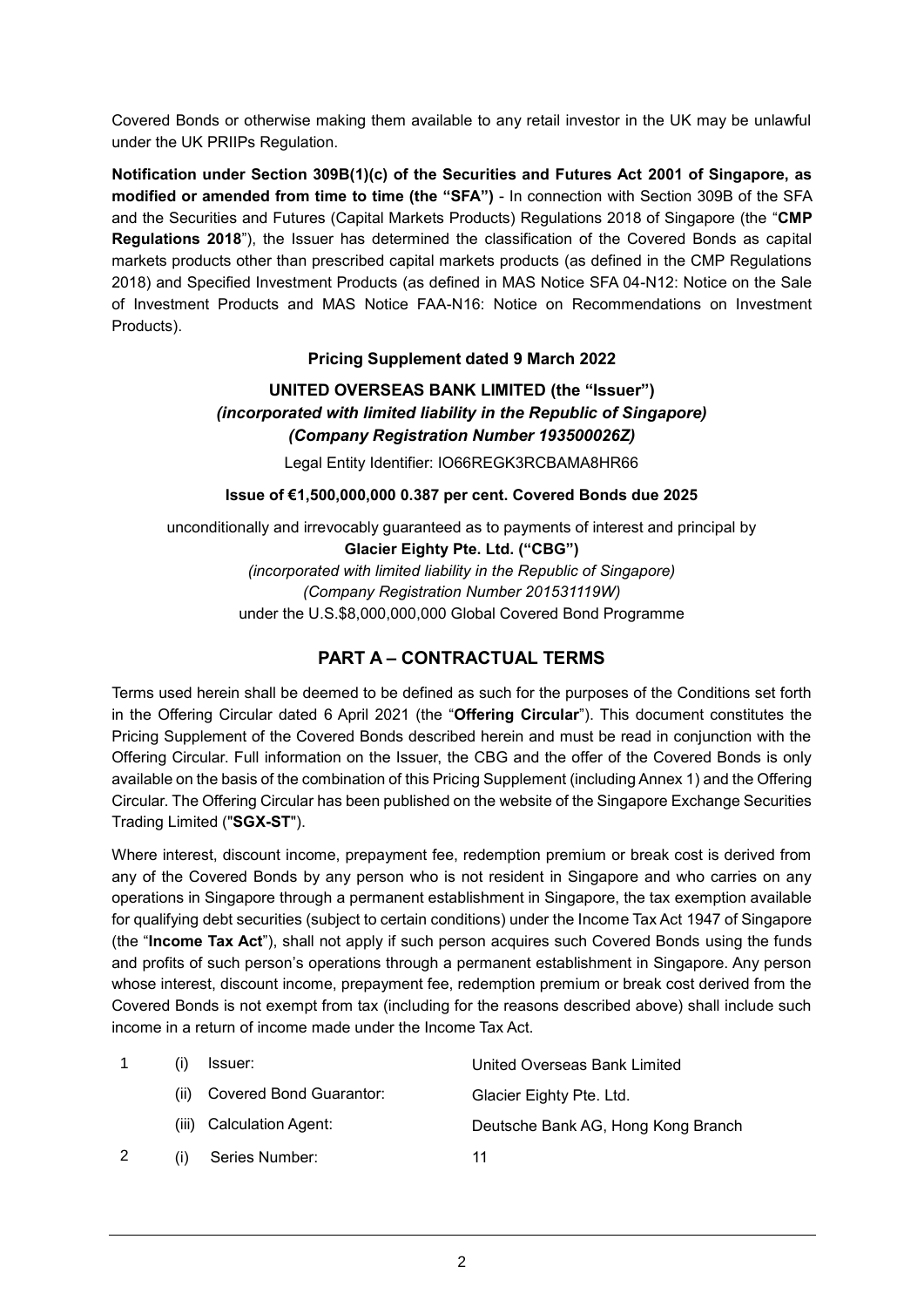|    | (ii)                      | Tranche Number:                                                                                                                                              | 1                                                                                                                                                                        |
|----|---------------------------|--------------------------------------------------------------------------------------------------------------------------------------------------------------|--------------------------------------------------------------------------------------------------------------------------------------------------------------------------|
|    | (iii)                     | Date on which the Covered Bonds<br>become fungible:                                                                                                          | Not Applicable                                                                                                                                                           |
| 3  |                           | <b>Specified Currency or Currencies:</b>                                                                                                                     | EUR/€/euro                                                                                                                                                               |
| 4  | Aggregate Nominal Amount: |                                                                                                                                                              | €1,500,000,000                                                                                                                                                           |
| 5  |                           | <b>Issue Price:</b>                                                                                                                                          | 100.00 per cent. of the Aggregate Nominal<br>Amount                                                                                                                      |
| 6  | (i)                       | <b>Specified Denominations:</b>                                                                                                                              | €100,000 and integral multiples of €1,000 in<br>excess thereof                                                                                                           |
|    | (ii)                      | <b>Calculation Amount:</b>                                                                                                                                   | €1,000                                                                                                                                                                   |
| 7  | (i)                       | <b>Issue Date:</b>                                                                                                                                           | 17 March 2022                                                                                                                                                            |
|    | (ii)                      | Interest Commencement Date                                                                                                                                   | <b>Issue Date</b>                                                                                                                                                        |
| 8  | (i)                       | Maturity Date:                                                                                                                                               | 17 March 2025                                                                                                                                                            |
|    | (ii)                      | Extended Due for Payment Date of<br><b>Guaranteed Amounts</b><br>corresponding to the Final<br>Redemption Amount under the<br><b>Covered Bond Guarantee:</b> | Applicable<br>Interest Payment Date falling on or nearest to 17<br>March 2026                                                                                            |
| 9  |                           | Interest Basis:                                                                                                                                              | For the period from the Issue Date up to but<br>excluding the Maturity Date:                                                                                             |
|    |                           |                                                                                                                                                              | 0.387 per cent. per annum Fixed Rate payable<br>annually in arrear (further particulars specified<br>below)                                                              |
|    |                           |                                                                                                                                                              | (see paragraph 14 below)                                                                                                                                                 |
|    |                           |                                                                                                                                                              | For the period from and including the Maturity<br>Date up to but excluding the Extended Due for<br>Payment Date:                                                         |
|    |                           |                                                                                                                                                              | 1 Month EURIBOR plus 0.186 per cent. per<br>annum payable monthly in arrear (further<br>particulars specified below)                                                     |
|    |                           |                                                                                                                                                              | (see paragraph 15 below)                                                                                                                                                 |
| 10 |                           | Redemption/Payment Basis:                                                                                                                                    | Subject to any purchase and cancellation or<br>early redemption, the Covered Bonds will be<br>redeemed on the Maturity Date at 100 per cent.<br>of their nominal amount. |
| 11 |                           | Change of Interest:                                                                                                                                          | Applicable, see paragraph 9 above                                                                                                                                        |
| 12 |                           | Put/Call Options:                                                                                                                                            | Not Applicable                                                                                                                                                           |
| 13 |                           | Covered Bond Swap:                                                                                                                                           |                                                                                                                                                                          |
|    | (i)                       | <b>Covered Bond Swap Provider:</b>                                                                                                                           | United Overseas Bank Limited                                                                                                                                             |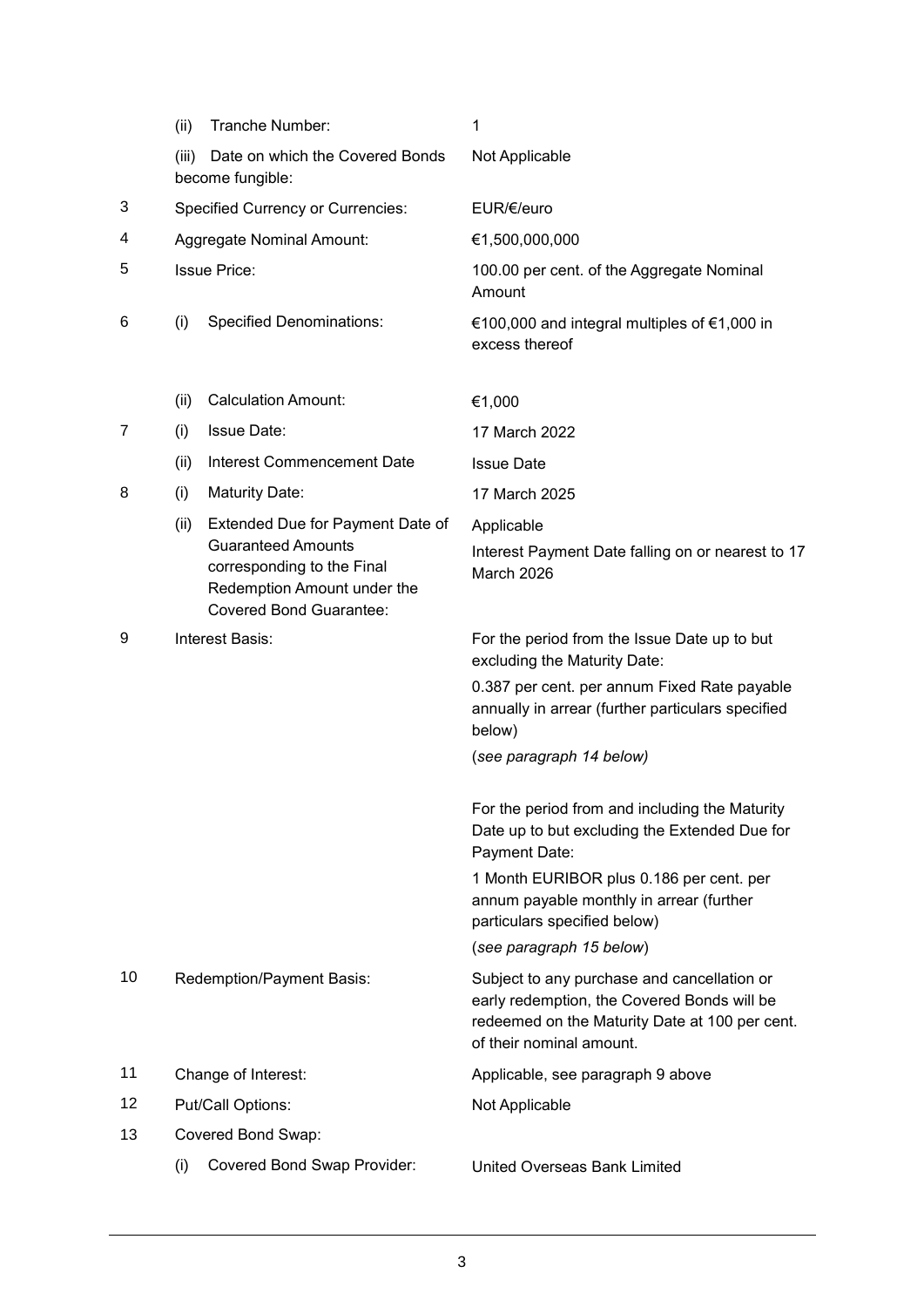| Nature of Covered Bond Swap: | Forward Starting (i.e. entered into on the Issue |
|------------------------------|--------------------------------------------------|
|                              | Date but no cashflows will be exchanged under    |
|                              | such Covered Bond Swap unless and until          |
|                              | service of a Notice to Pay on the CBG)           |

# **PROVISIONS RELATING TO INTEREST (IF ANY) PAYABLE**

| 14 |       | <b>Fixed Rate Covered Bond Provisions:</b>                                | Applicable from and including the Issue Date to<br>but excluding the Maturity Date                                                                                                                                                                                                                                                                                                                                       |
|----|-------|---------------------------------------------------------------------------|--------------------------------------------------------------------------------------------------------------------------------------------------------------------------------------------------------------------------------------------------------------------------------------------------------------------------------------------------------------------------------------------------------------------------|
|    | (i)   | Rate of Interest:                                                         | 0.387 per cent. per annum payable annually in<br>arrear on each Interest Payment Date                                                                                                                                                                                                                                                                                                                                    |
|    | (ii)  | Interest Payment Date(s):                                                 | 17 March in each year commencing on the<br>Interest Payment Date falling on 17 March 2023<br>and ending on the Maturity Date                                                                                                                                                                                                                                                                                             |
|    | (iii) | Fixed Coupon Amount(s):                                                   | €3.87 per Calculation Amount                                                                                                                                                                                                                                                                                                                                                                                             |
|    | (iv)  | Broken Amount(s):                                                         | Not Applicable                                                                                                                                                                                                                                                                                                                                                                                                           |
|    | (v)   | Day Count Fraction:                                                       | Actual/Actual (ICMA)                                                                                                                                                                                                                                                                                                                                                                                                     |
|    |       | (vi) Determination Dates:                                                 | 17 March in each year                                                                                                                                                                                                                                                                                                                                                                                                    |
| 15 |       | <b>Floating Rate Covered Bond Provisions</b>                              | Applicable from and including the Maturity Date<br>to but excluding the Extended Due for Payment<br>Date                                                                                                                                                                                                                                                                                                                 |
|    | (i)   | Interest Period(s):                                                       | The period beginning on and including the<br>Maturity Date and ending on but excluding the<br>first Specified Interest Payment Date and each<br>successive period beginning on and including a<br>Specified Interest Payment Date and ending on<br>but excluding the next succeeding Specified<br>Interest Payment Date, subject to adjustment in<br>accordance with the Business Day Convention<br>set out in (v) below |
|    | (ii)  | Specified Interest Payment Dates:                                         | The 17th calendar day of each month<br>commencing on but excluding the Maturity Date<br>and ending on the Extended Due for Payment<br>Date, subject to adjustment in accordance with<br>the Business Day Convention set out in (v)<br>below                                                                                                                                                                              |
|    | (iii) | Interest Period Date:                                                     | Specified Interest Payment Date                                                                                                                                                                                                                                                                                                                                                                                          |
|    |       | (iv) First Specified Interest Payment<br>Date:                            | 17 April 2025                                                                                                                                                                                                                                                                                                                                                                                                            |
|    |       | (v) Business Day Convention:                                              | Modified Following Business Day Convention                                                                                                                                                                                                                                                                                                                                                                               |
|    |       | (vi) Business Centre(s):                                                  | London, Singapore, TARGET 2                                                                                                                                                                                                                                                                                                                                                                                              |
|    |       | (vii) Manner in which the Rate(s) of<br>Interest is/are to be determined: | <b>Screen Rate Determination</b>                                                                                                                                                                                                                                                                                                                                                                                         |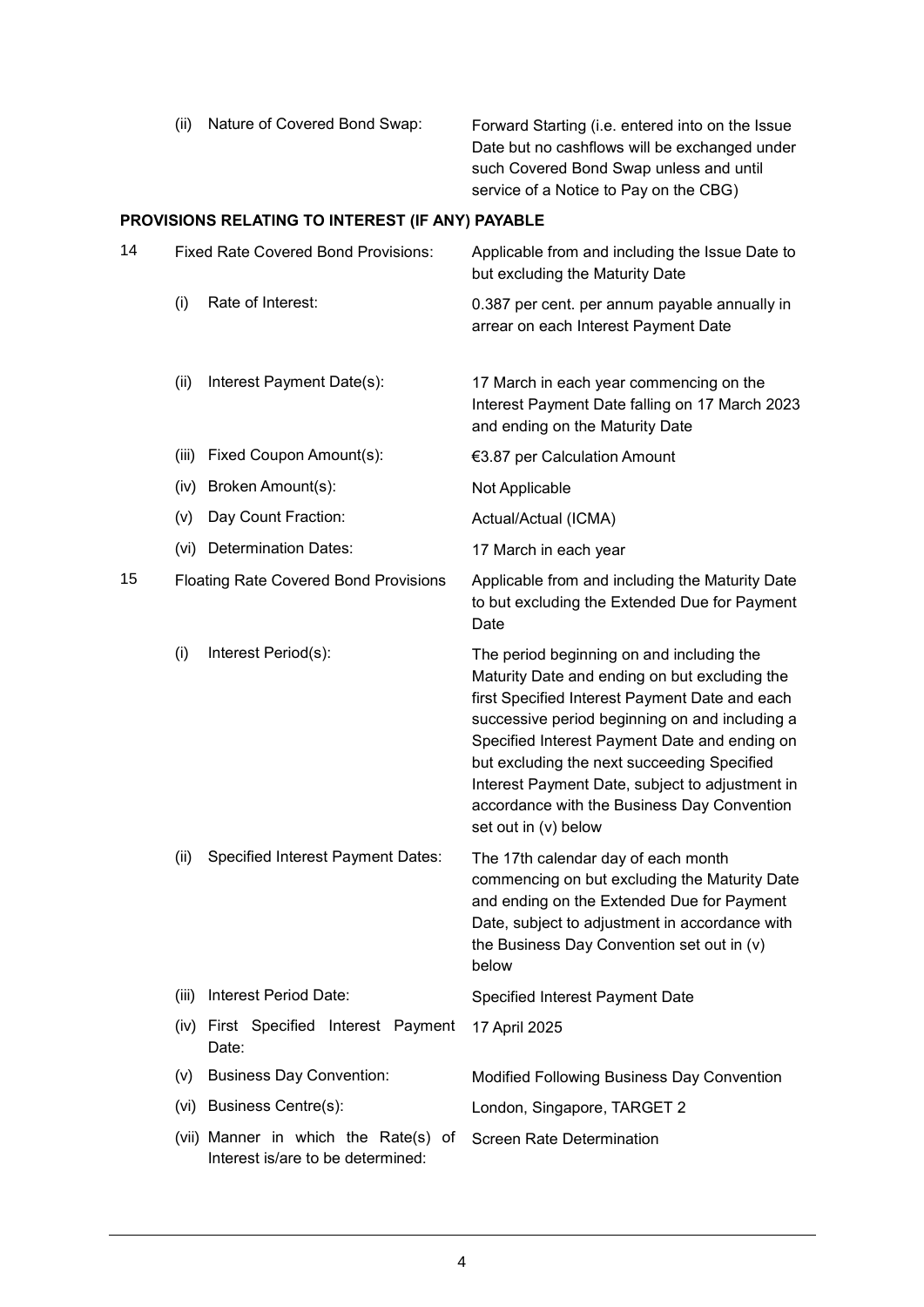|    |     | (viii) Party responsible for calculating the<br>Rate(s) of Interest and/or Interest<br>Amount(s) (if not the Agent):                                                                                                                     | Not Applicable                                                                                                                 |
|----|-----|------------------------------------------------------------------------------------------------------------------------------------------------------------------------------------------------------------------------------------------|--------------------------------------------------------------------------------------------------------------------------------|
|    |     | (ix) Screen Rate Determination:                                                                                                                                                                                                          |                                                                                                                                |
|    |     | - Reference Rate:                                                                                                                                                                                                                        | 1 month EURIBOR                                                                                                                |
|    |     | - Index Determination:                                                                                                                                                                                                                   | Not Applicable                                                                                                                 |
|    |     | - Interest Determination Date(s):                                                                                                                                                                                                        | The day falling two TARGET Business Days<br>prior to the first day of the Interest Accrual<br>Period                           |
|    |     | - Relevant Screen Page:                                                                                                                                                                                                                  | The display page designated EURIBOR01 on<br>Reuters at 11.00 a.m. (Brussels time) on the<br><b>Interest Determination Date</b> |
|    |     | - Observation Method:                                                                                                                                                                                                                    | Not Applicable                                                                                                                 |
|    |     | $- "p":$                                                                                                                                                                                                                                 | Not Applicable                                                                                                                 |
|    | (x) | ISDA Determination:                                                                                                                                                                                                                      | Not Applicable                                                                                                                 |
|    |     | (xi) Margin(s):                                                                                                                                                                                                                          | +0.186 per cent. per annum                                                                                                     |
|    |     | (xii) Minimum Rate of Interest:                                                                                                                                                                                                          | Not Applicable                                                                                                                 |
|    |     | (xiii) Maximum Rate of Interest:                                                                                                                                                                                                         | Not Applicable                                                                                                                 |
|    |     | (xiv) Day Count Fraction:                                                                                                                                                                                                                | Actual/360                                                                                                                     |
|    |     | $(xv)$ Fall<br>back provisions,<br>rounding<br>provisions, denominator and any<br>other terms relating to the method of<br>calculating interest on Floating Rate<br>Covered Bonds, if different from<br>those set out in the Conditions: | Benchmark Replacement (General) (Condition<br>$4(c)(i)$ ) is applicable                                                        |
|    |     | - Lookback/Suspension Period:                                                                                                                                                                                                            | Not Applicable                                                                                                                 |
|    |     | PROVISIONS RELATING TO REDEMPTION                                                                                                                                                                                                        |                                                                                                                                |
| 16 |     | Call Option                                                                                                                                                                                                                              | Not Applicable                                                                                                                 |
| 17 |     | Put Option                                                                                                                                                                                                                               | Not Applicable                                                                                                                 |
| 18 |     | Final Redemption Amount of each<br>Covered Bond:                                                                                                                                                                                         | €1,000 per Calculation Amount                                                                                                  |
| 19 |     | <b>Early Redemption Amount:</b>                                                                                                                                                                                                          |                                                                                                                                |
|    |     | Early Redemption Amount(s) per<br>Calculation Amount payable on<br>redemption for taxation reasons or on<br>event of default or other early<br>redemption:                                                                               | €1,000 per Calculation Amount                                                                                                  |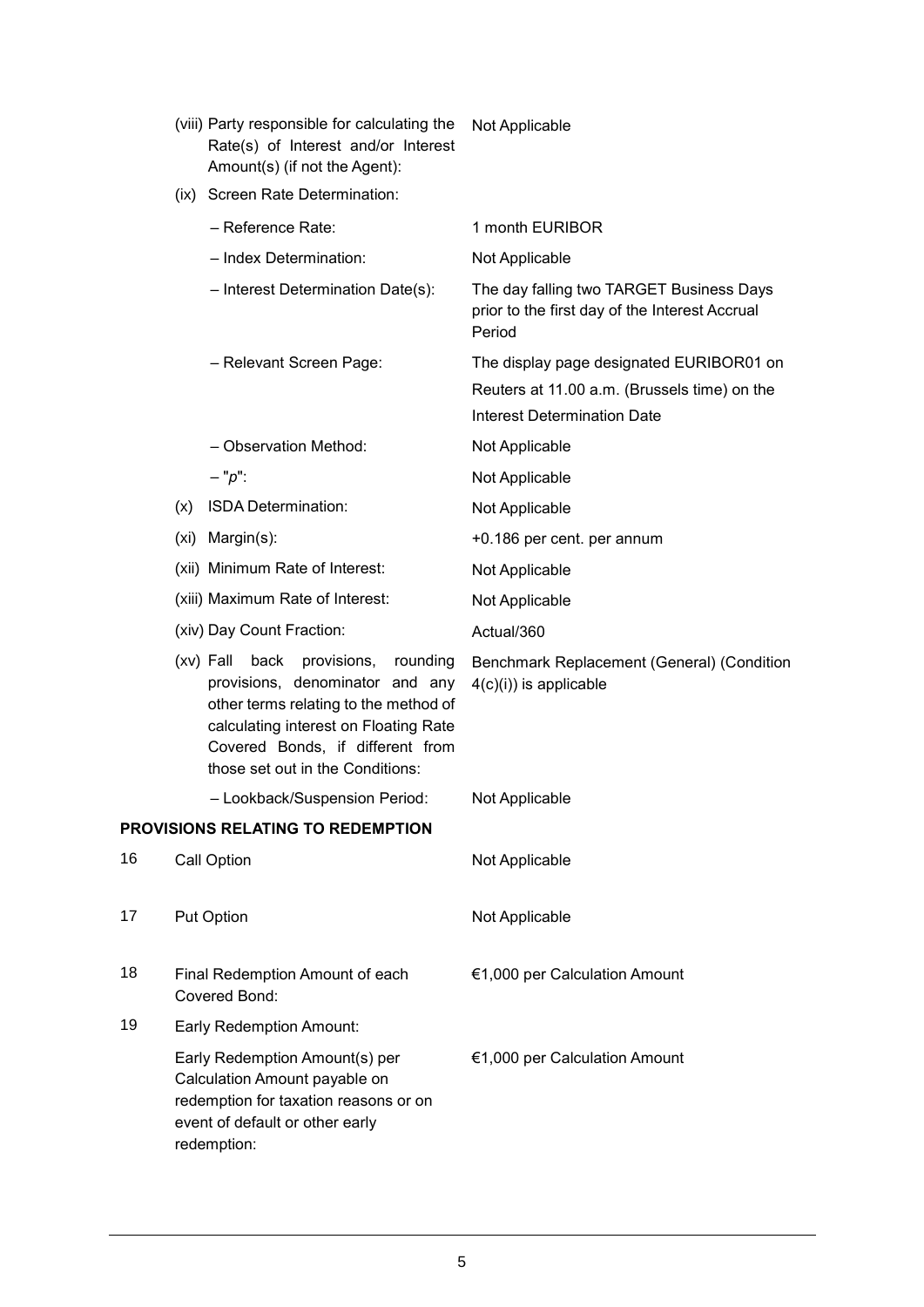20 Details relating to redemption by Instalments: amount of each instalment ("**Instalment Amount**"), date on which each payment is to be made ("**Instalment Date**"):

# **PROVISIONS RELATING TO UOB SUSTAINABLE COVERED BONDS**

21 UOB Sustainable Covered Bonds: Not Applicable

# **GENERAL PROVISIONS APPLICABLE TO THE COVERED BONDS**

| 22 | Form of Covered Bonds:                                                                                                 | <b>Registered Covered Bonds:</b>                                                                                                                                                       |
|----|------------------------------------------------------------------------------------------------------------------------|----------------------------------------------------------------------------------------------------------------------------------------------------------------------------------------|
|    |                                                                                                                        | <b>Regulation S Global Covered Bond</b><br>(€1,500,000,000 nominal amount) registered in<br>the name of a nominee for a common depositary<br>for Euroclear and Clearstream, Luxembourg |
| 23 | Financial Centre(s):                                                                                                   | London, Singapore, TARGET 2                                                                                                                                                            |
| 24 | Talons for future Coupons to be<br>attached to Definitive Covered Bonds<br>(and dates on which such Talons<br>mature): | Not Applicable                                                                                                                                                                         |

Not Applicable

6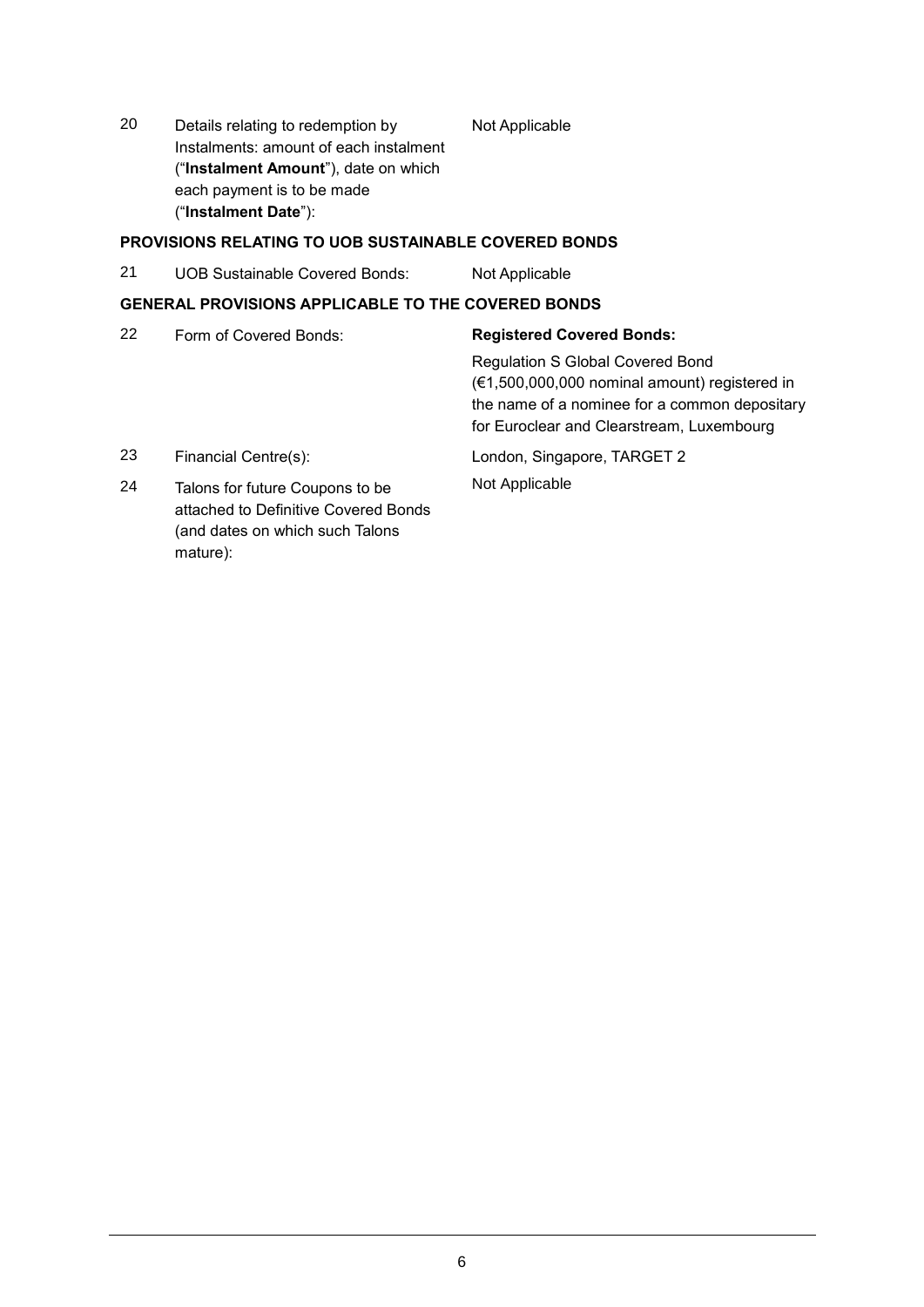Signed on behalf of United Overseas Bank Limited:

By: ........................................... Duly authorised

Signed on behalf of Glacier Eighty Pte. Ltd.:

By: ........................................... Duly authorised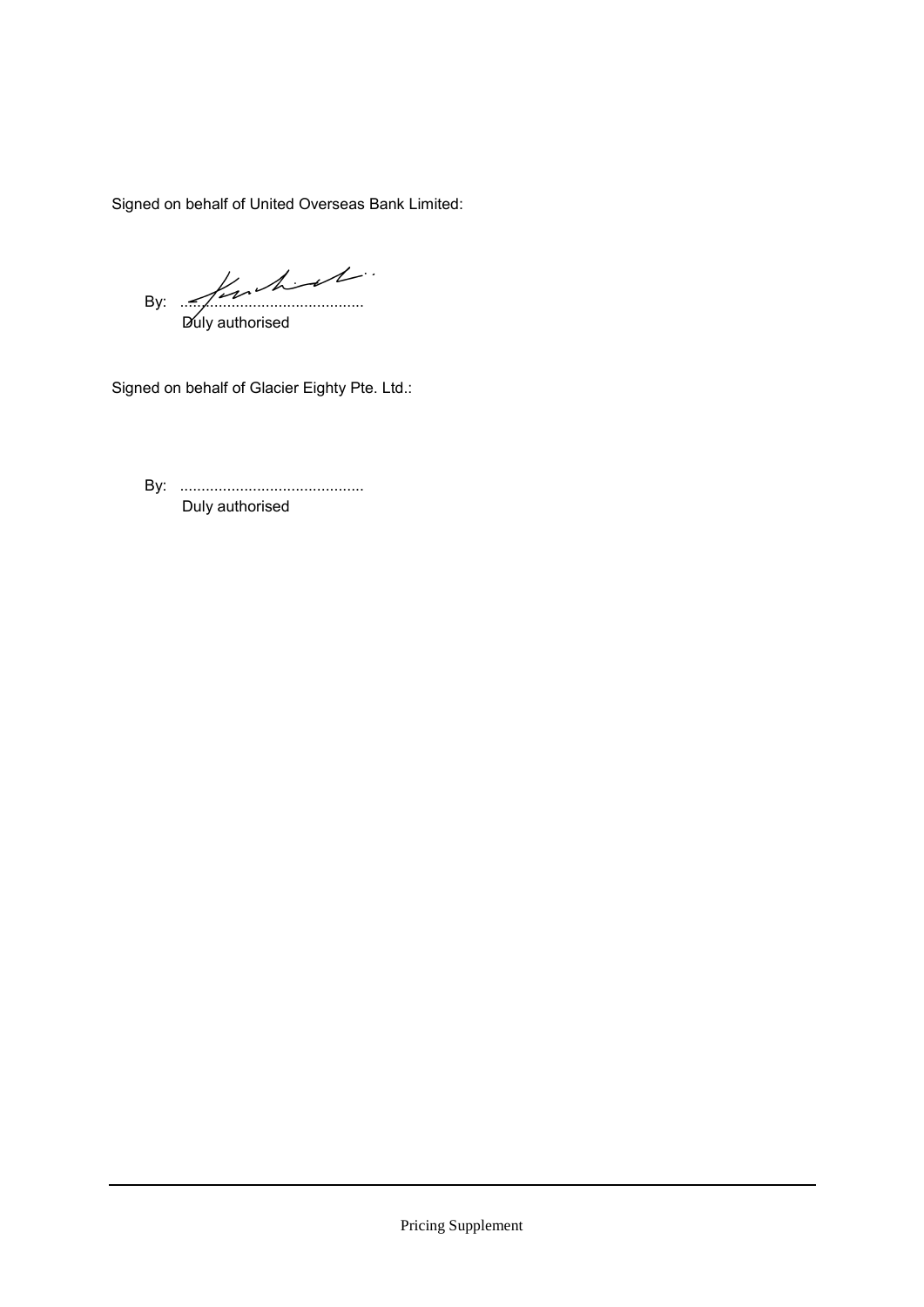Signed on behalf of United Overseas Bank Limited:

Duly authorised

Signed on behalf of Glacier Eighty Pte. Ltd.:

MMM V By:  $\frac{1}{2}$ . . <del>. . . . . . . . . . . . . . . . .</del> . . . .

÷.

Duly authorised<br>Sophia LIM SIEW Fay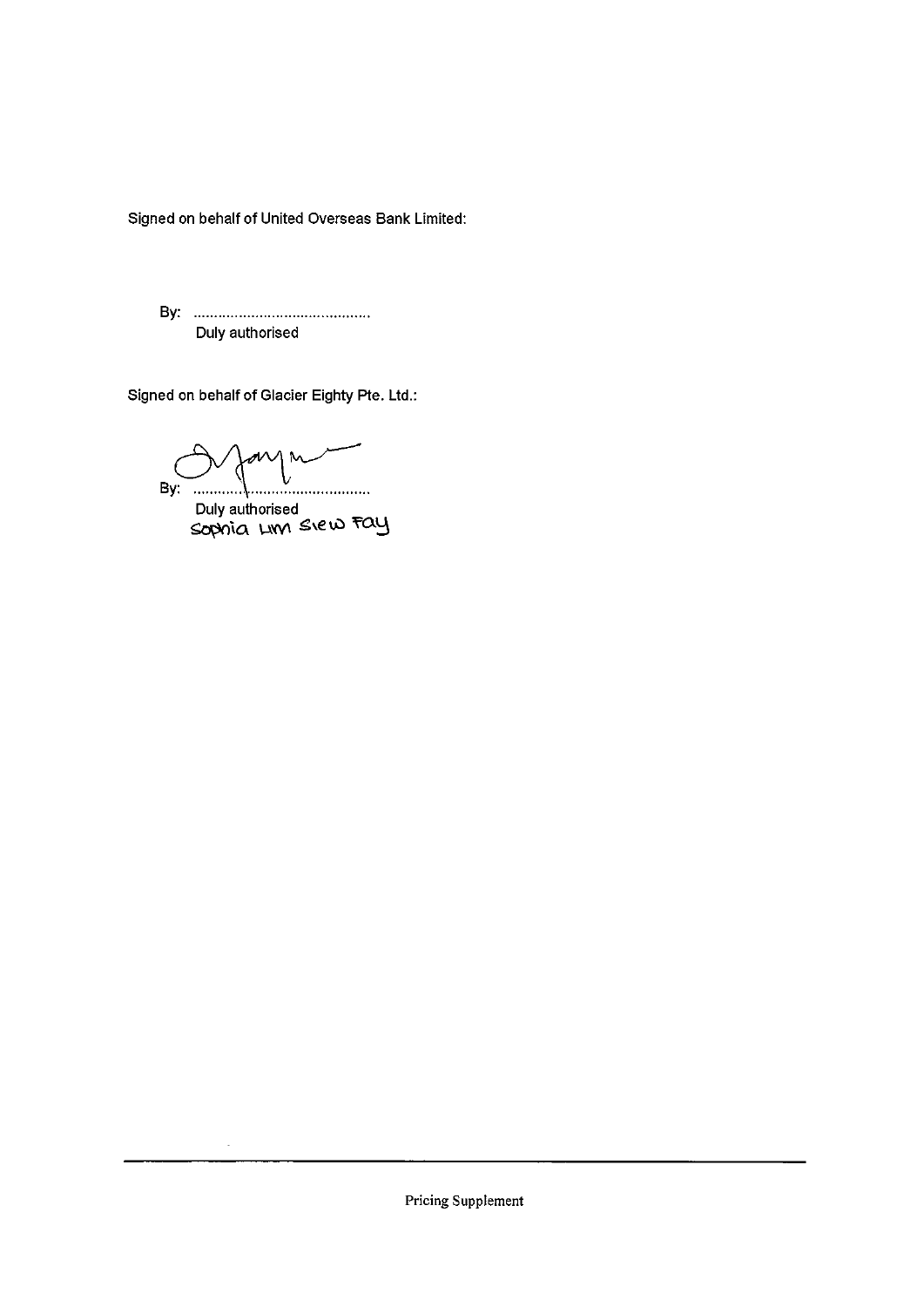# **PART B – OTHER INFORMATION**

# 25 **LISTING AND ADMISSION TO TRADING**

| (i) | Admission to trading: | Application is expected to be made by the<br>Issuer (or on its behalf) for the Covered Bonds |
|-----|-----------------------|----------------------------------------------------------------------------------------------|
|     |                       | to be admitted to trading on SGX-ST with                                                     |
|     |                       | effect from one business day after issuance.                                                 |

## 26 **RATINGS**

Ratings: The Covered Bonds to be issued are expected to be rated:

S&P: AAA

Moody's: Aaa

## 27 **INTERESTS OF NATURAL AND LEGAL PERSONS INVOLVED IN THE ISSUE/OFFER**

Save for any fees payable to the Managers, so far as the Issuer is aware, no person involved in the offer of the Covered Bonds has an interest material to the offer. The Managers and their affiliates have engaged, and may in the future engage, in investment banking and/or commercial banking transactions with, and may perform other services for, the Issuer and the CBG and their affiliates in the ordinary course of business.

#### 28 *Fixed Rate Covered Bonds only* **– YIELD**

|    | Indication of yield:                                                                                                                                                               | 0.387 per cent.                                                                                                           |
|----|------------------------------------------------------------------------------------------------------------------------------------------------------------------------------------|---------------------------------------------------------------------------------------------------------------------------|
|    |                                                                                                                                                                                    | The yield is calculated at the Issue Date on the<br>basis of the Issue Price. It is not an indication<br>of future yield. |
| 29 | <b>OPERATIONAL INFORMATION</b>                                                                                                                                                     |                                                                                                                           |
|    | ISIN:                                                                                                                                                                              | XS2456884746                                                                                                              |
|    | Common Code:                                                                                                                                                                       | 245688474                                                                                                                 |
|    | <b>CMU Instrument Number:</b>                                                                                                                                                      | Not Applicable                                                                                                            |
|    | Any clearing system(s) other than<br>Euroclear Bank SA/NV, Clearstream<br>Banking, S.A., the CMU and CDP and<br>the relevant identification number(s):                             | Not Applicable                                                                                                            |
|    | Delivery:                                                                                                                                                                          | Delivery against payment                                                                                                  |
|    | Names and addresses of additional<br>Paying Agent(s) (if any):                                                                                                                     | Not Applicable                                                                                                            |
|    | The aggregate principal amount of<br>Covered Bonds in the Currency issued<br>has been translated into U.S. dollars at<br>the rate of $€1.00 = U.S.$ \$1.085<br>producing a sum of: | U.S.\$1,627,500,000                                                                                                       |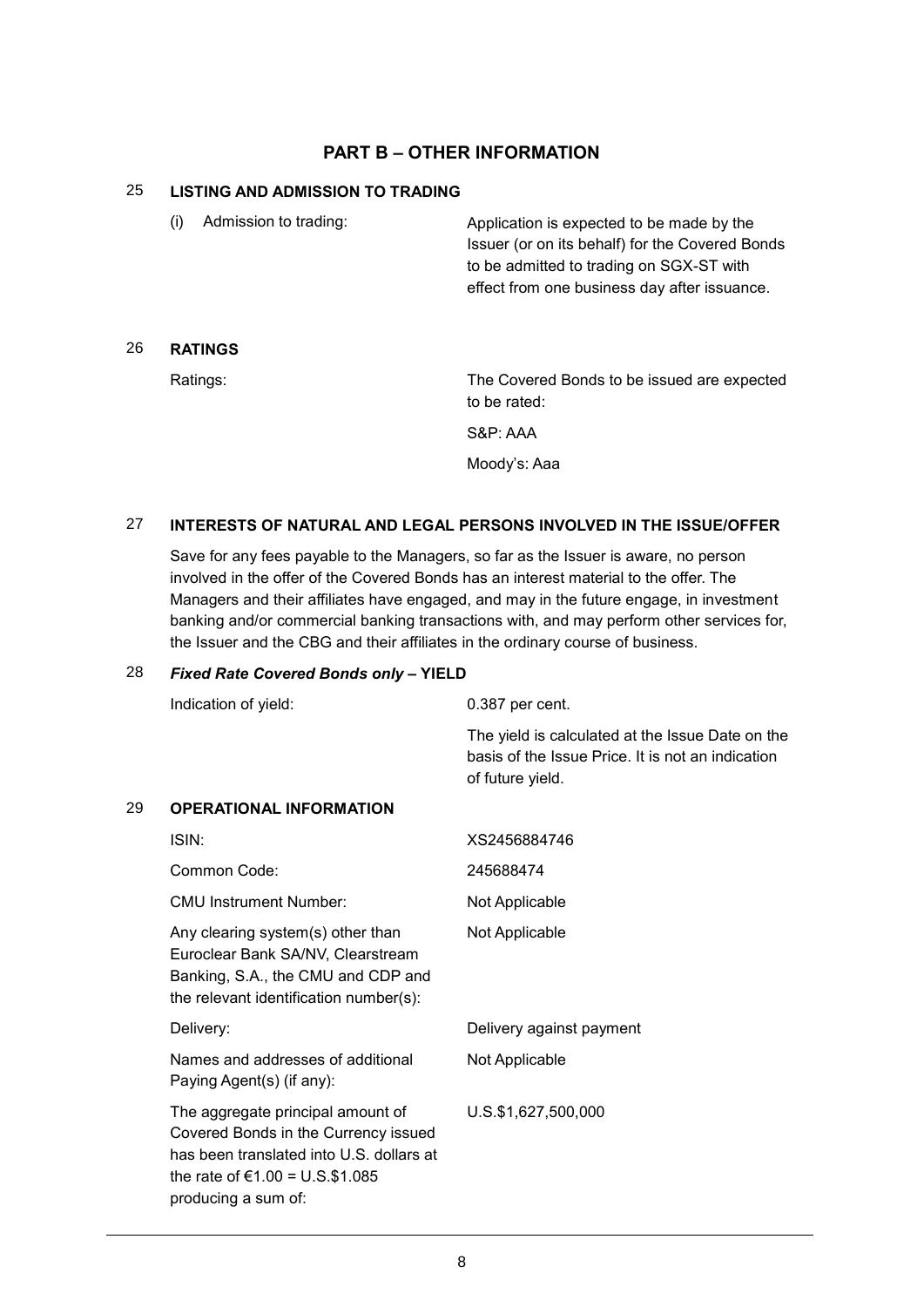### 30 **DISTRIBUTION**

(i) Method of distribution: Syndicated

| (ii)  | If syndicated:                                   |                                                              |
|-------|--------------------------------------------------|--------------------------------------------------------------|
|       | (A) Names of Managers:                           | <b>Lead Managers</b>                                         |
|       |                                                  | <b>BNP Paribas</b>                                           |
|       |                                                  | <b>HSBC Continental Europe</b>                               |
|       |                                                  | Société Générale                                             |
|       |                                                  | <b>UBS AG London Branch</b>                                  |
|       |                                                  | United Overseas Bank Limited                                 |
|       |                                                  | Co-Manager                                                   |
|       |                                                  | Landesbank Hessen-Thüringen Girozentrale                     |
|       |                                                  | (collectively, the "Managers")                               |
|       | (B) Stabilisation Manager(s) (if<br>any):        | <b>BNP Paribas</b>                                           |
| (iii) | If non-syndicated, name of Dealer:               | Not Applicable                                               |
|       | (iv) US Selling Restrictions:                    | Reg. S Compliance Category 2;<br><b>TEFRA not applicable</b> |
| (v)   | Prohibition of Sales to EEA Retail<br>Investors: | Applicable                                                   |
| (vi)  | Prohibition of Sales to UK Retail<br>Investors:  | Applicable                                                   |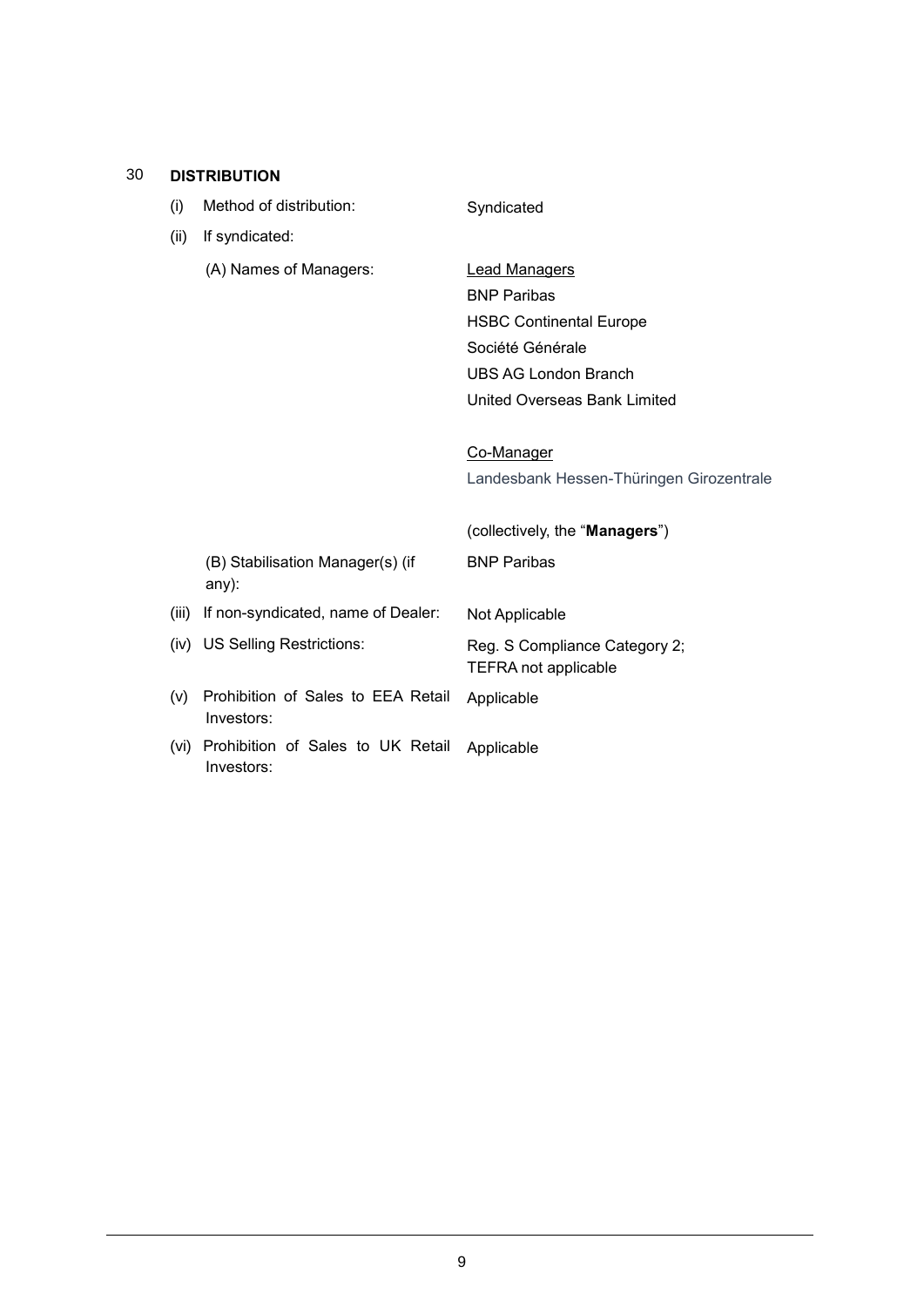#### **ANNEX 1**

#### **SUPPLEMENTARY INFORMATION**

*The Offering Circular is hereby supplemented with the following information, which shall be deemed to be incorporated in, and to form part of, the Offering Circular. Save as otherwise defined herein, terms defined in the Offering Circular have the same meaning when used in this Annex 1.*

*The Issuer accepts responsibility for the information contained in this Annex 1. The Issuer, having made all reasonable enquiries, confirms that the information contained in this Annex 1 is in accordance with the facts and does not omit any material information likely to affect the import of such information.* 

*To the fullest extent permitted by law, none of the Managers accepts any responsibility for the contents of this Annex 1, for the information incorporated by reference into the Offering Circular, or for any other statement, made or purported to be made by any of the Managers or on their behalf in connection with the Issuer or the issue and offering of the Covered Bonds. Each Manager accordingly disclaims all and any liability whether arising in tort or contract or otherwise which it might otherwise have in respect of this Annex 1 or any such statement.*

#### **1 RISK FACTORS**

**1.1** In the sub-section "*Risk Factors – Risk Relating to the Group – Political instability, economic downturns, civil unrest, cross-border tensions, terrorist attacks, natural calamities and outbreak of communicable diseases around the world could lead to disruptions and/or higher volatility in the international financial markets, which may materially and adversely affect the Group's business, financial condition, results of operations and asset quality.*" of the Offering Circular, the following words:

> "The geopolitical risks in the Middle East have continued to emerge sporadically, particularly in relation to Iran's nuclear capabilities. Any of these events could, individually or cumulatively, pose greater volatility to foreign exchange and financial markets and result in another global or regional financial crisis."

shall be deemed to be replaced with:

"Further, geopolitical risks have continued to emerge globally in relation to the incursion of Ukraine by Russia, leading to rising tensions and increased military activity in the Baltic Sea, the increased nuclear capabilities of Iran and North Korea, the maritime claims in the South and East China Seas, and China-Taiwan tensions. Any of these risks could result in a global economic slowdown, higher inflation, financial and commodity market volatilities and capital flight from emerging markets.";

**1.2** The section titled "*Risk Factors*" on page 10 of the Offering Circular shall be amended by inserting the following after the risk factor titled "*The Group may face significant challenges in achieving the goals of its business strategy*." on page 13 of the Offering Circular:

# *"The Group is exposed to risks relating to growth and expansion, as well as risks in connection with past, ongoing and future acquisitions, joint ventures and strategic partnerships.*

The Group's future operating results may depend on, among other things, the Group's management's ability to manage its growth. Historically, the Group had acquired assets and businesses in order to expand its operations. Recently, the Group announced its plans in respect of the Proposed Transaction (as defined herein). Acquisitions, joint ventures, strategic partnerships, and reorganisations entail risks resulting from completion, the integration of employees, processes, technologies, and products. Such transactions may give rise to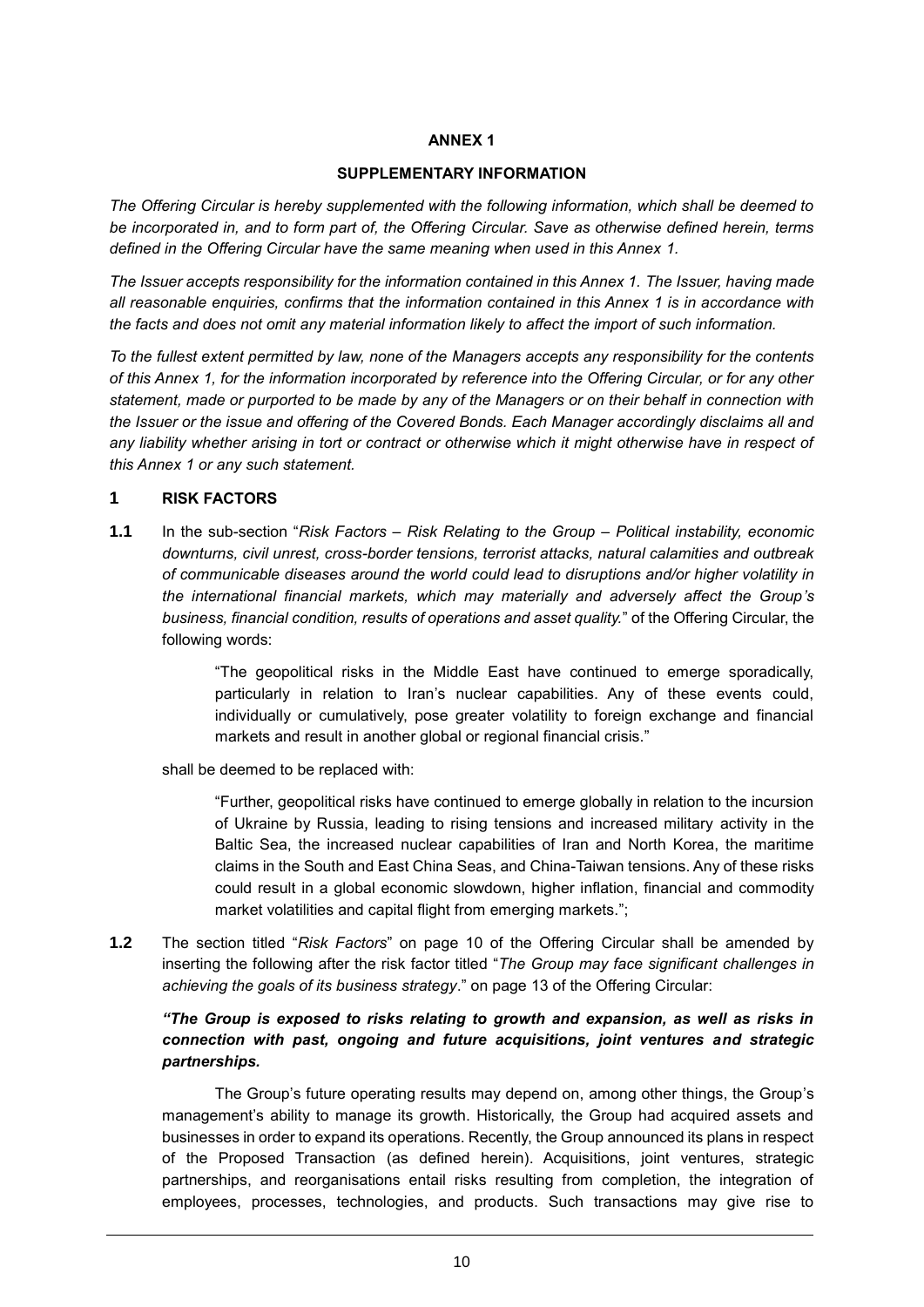substantial administrative and other expenses, and may also be subject to regulatory oversight, governmental or other approvals. See also "– *The Group may not successfully complete the Proposed Transaction.*" and "– *The Group may not realise the expected benefits of the Proposed Transaction and the future prospects will depend on the Group's ability to integrate the Target and manage other challenges.*".

As part of its business strategy, the Group may, when a viable opportunity arises, continue to acquire assets or businesses, or enter into joint ventures or strategic partnerships. There is no certainty however that the Group will be able to identify suitable assets or businesses and to acquire them or enter into joint ventures or strategic partnerships on favourable terms. There is also a risk that not all material risks in connection with any such acquisition, or the establishment of a joint venture, or strategic partnership will be identified in the due diligence process and will or could not be sufficiently taken into account in the decision to acquire an asset or business and in the sale and purchase agreement, or the decision to enter into a joint venture and the joint venture agreement. These risks could materialise only after such acquisition has been completed or a joint venture or strategic partnership has been entered into and may not be covered by the warranties and indemnities in the sale and purchase agreement or the joint venture agreement and/or by insurance policies. This may result in delays, increases in costs and expenses, disputes and/or proceedings, or other adverse consequences for the Group. Any of these factors could have a material adverse effect on the Group's businesses, financial position and results of operations."

#### *The Group may not successfully complete the Proposed Transaction.*

To effect the Proposed Transaction, certain members of the Group entered into a series of agreements. The completion of the Proposed Transaction as contemplated under the aforementioned agreement, remain subject to various conditions precedent, including amongst others, obtaining relevant regulatory approvals from the MAS, Bank Negara Malaysia/Vesting Order, Bank of Thailand, State Bank of Vietnam and Indonesia's Financial Services Authority (*Otoritas Jasa Keuangan*) as well as any further local approvals required for the transfer and/or migration of the Target's Consumer Business (as defined herein). The Group cannot provide assurances that it will be able to successfully complete the Proposed Transaction on the terms or within the timeline expected, or at all. The Group's failure to complete the Proposed Transaction on terms and within a time frame acceptable to it may have an adverse effect on its business, financial condition, results of operations and prospects.

# *The Group may not realise the expected benefits of the Proposed Transaction and the future prospects will depend on the Group's ability to integrate the Target and manage other challenges.*

The success of the Proposed Transaction and the Group's future prospects will depend, in part, on the Group's ability to integrate the Target's (as defined herein) business and operations with the Group's existing businesses. The integration process may be complex, costly and time consuming. The difficulties of integrating the business include, amongst others:

- (a) failure to implement the Group's business plan for the combined business;
- (b) unanticipated issues in integrating the Group's logistics, information, accounting, communications and other systems;
- (c) inconsistencies in standards, controls, procedures and policies between the Target and the Group's business;
- (d) unanticipated changes in applicable laws and regulations;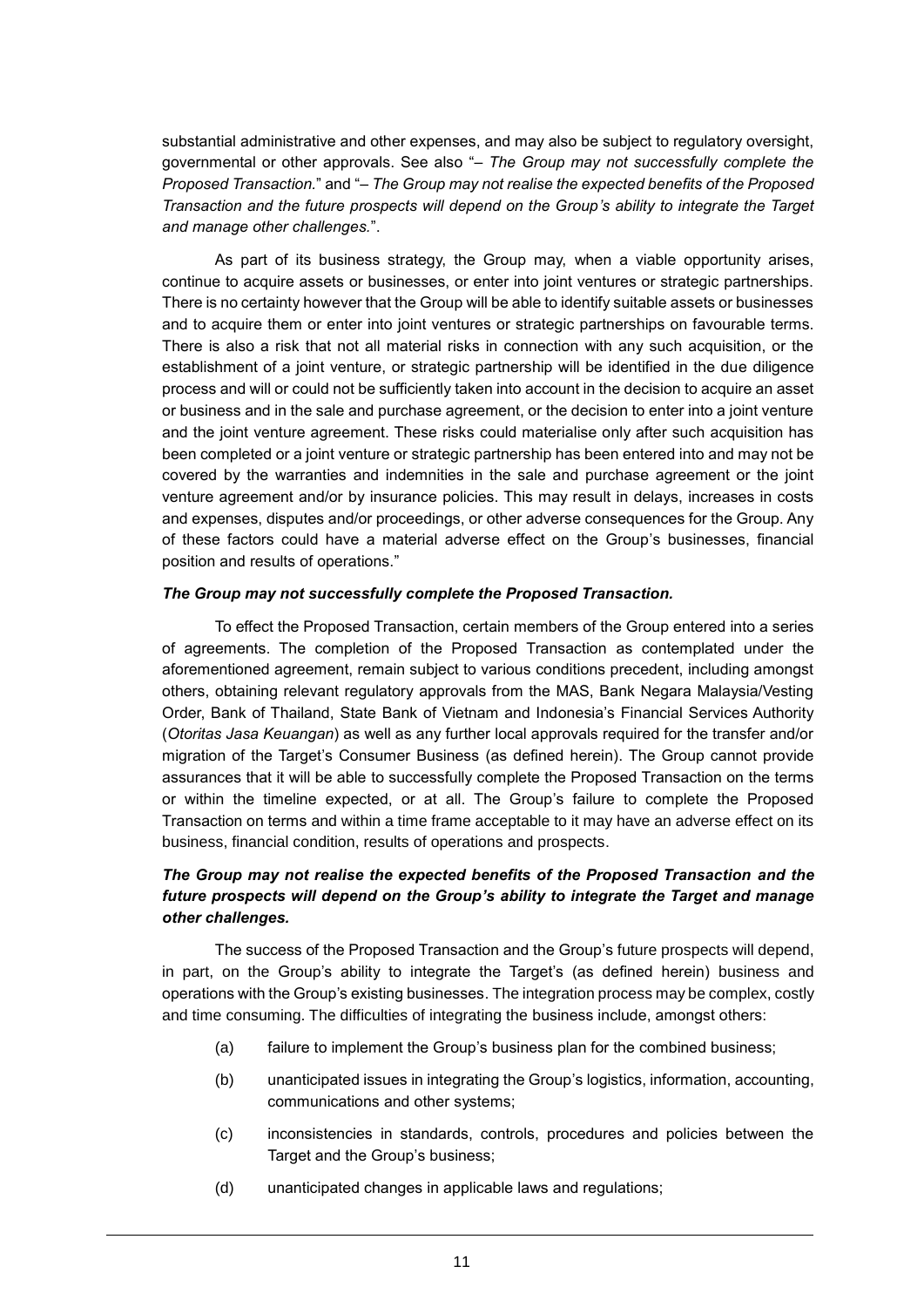- (e) failure to integrate, motivate and retain as well as ability to attract or recruit, on a timely basis, key employees;
- (f) failure to transfer all of the customers in the Target's Consumer Business and to enter into agreements with the service providers and counterparties currently engaged in relation to the Target's Consumer Business;
- (g) operating risks inherent in the Target's business and in the Group's business; and
- (h) unanticipated issues, expenses and liabilities.

The Group may not be able to maintain the levels of revenue, earnings or operating efficiency that the Group's business and the Target, respectively, have achieved or might achieve separately. In addition, the Group may not accomplish the integration of the Group's business smoothly, successfully or within the anticipated costs or timeframe or achieve the projected revenue and costs synergies related to the Proposed Transaction. If the Group experiences difficulties with the integration process, the anticipated benefits of the Proposed Transaction may not be realised fully, or at all, or may take longer to realise than expected. While the Proposed Transaction is expected to further strengthen and deepen the Group's ASEAN franchise and is expected to be accretive in the immediate term to the Group's earnings per share and return on equity, there can be no assurance that the anticipated benefits of the Proposed Transaction will be realised.";

**1.3** In the sub-section "*Risk Factors – Risk Relating to the Group – Legal and regulatory environment is subject to change, and violations could result in penalties and other regulatory actions*" the following words:

> "The Monetary Authority of Singapore (Resolution of Financial Institutions) (Amendment No. 2) Regulations 2021 commenced on 1 November 2021 and will enhance the resolution regime for financial institutions in Singapore and support related resolution provisions in the MAS Act through (i) effecting provisions relating to contractual recognition of temporary stays (as more fully described in the section "*Regulation and Supervision – Temporary Stay of Termination Rights*"); and (ii) extending existing regulations that safeguard set-off and netting arrangements in the event of a compulsory transfer of business during resolution, to reverse and onward transfers of business."

shall be deemed to be inserted immediately before the following words appearing on page 18 of the Offering Circular:

"Severe supervisory actions taken against the Group by the MAS or other regulatory and enforcement authorities in each jurisdiction in which the Group operates may have an adverse impact on the Group's reputation, operations and business and may, in certain circumstances, adversely affect the rights of a Covered Bondholder against the Issuer.";

**1.4** In the sub-section "*Risk Factors – Risk Relating to the Group – The Issuer may face pressure on its capital and liquidity requirements*" the following words appearing on page 18 of the Offering Circular:

> "SIBs are required to meet capital adequacy requirements under MAS Notice 637 Risk-Based Capital Adequacy Requirements for Banks incorporated in Singapore dated 14 September 2012 (last revised on 23 September 2020) ("MAS Notice 637"), that are higher than the standards set by the BCBS. D-SIBs shall, at all times in the periods specified under MAS Notice 637, maintain at both standalone and consolidated levels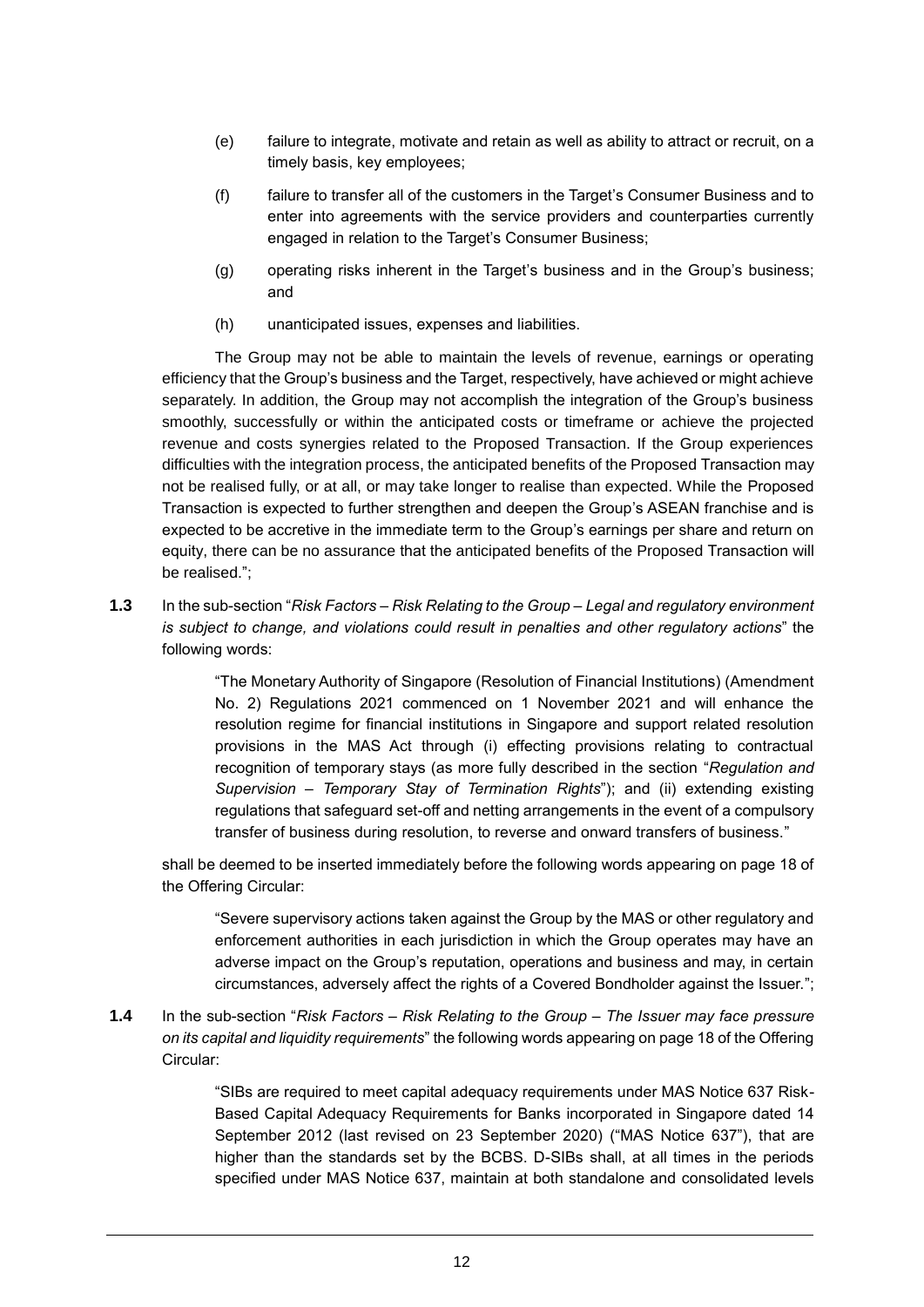(referred to as "Solo" and "Group" levels in MAS Notice 637), the following minimum capital adequacy ratio ("CAR") requirements:"

shall be deemed to be replaced with:

"SIBs are required to meet capital adequacy requirements under MAS Notice 637 Risk-Based Capital Adequacy Requirements for Banks incorporated in Singapore dated 14 September 2012 (last revised on 2 December 2021) ("**MAS Notice 637**"), that are higher than the standards set by the BCBS. D-SIBs shall, at all times in the periods specified under MAS Notice 637, maintain at both standalone and consolidated levels (referred to as "Solo" and "Group" levels in MAS Notice 637), the following minimum capital adequacy ratio ("**CAR**") requirements:";

**1.5** In the sub-section "*Risk Factors – Risk Related to the CBG – Impact of Section 62A of the Banking Act*" the following words appearing on page 39 of the Offering Circular:

> "Section 62A of the Banking Act ("Section 62A") provides that notwithstanding any written law or rule of law relating to the winding-up of companies, in the event of the winding-up of a bank in Singapore, a liquidator shall first set-off a depositor's liabilities to the bank (whether or not incurred in the Asian Currency Unit of the bank) against any deposit of the depositor placed with the bank other than the Asian Currency Unit of the bank. As such, the amount owing by the depositor under the Loans could then be set-off against any deposit of the depositor placed with the bank other than the Asian Currency Unit of the Seller, possibly reducing the amount recoverable under the Loans. This section is intended to protect depositors. Without such set-off, the depositor would have to pay the full extent of its liabilities to the bank and may possibly only receive a dividend or partial payment in respect of deposits of the depositor placed with the bank, in the case of insolvency of the Seller where a liquidator is appointed."

shall be deemed to be replaced with:

"Section 62A of the Banking Act ("**Section 62A**") provides that notwithstanding any written law or rule of law relating to the winding-up of companies, in the event of the winding-up of a bank in Singapore, a liquidator shall first set-off a depositor's liabilities to the bank against any deposit of the depositor placed with the bank that is accepted (a) in Singapore dollars; or (b) on terms under which the deposit may be repaid by the bank in Singapore dollars. As such, the amount owing by the depositor under the Loans could then be set-off against any deposit of the depositor placed with the bank that is accepted (a) in Singapore dollars; or (b) on terms under which the deposit may be repaid by the bank in Singapore dollars, possibly reducing the amount recoverable under the Loans. This section is intended to protect depositors. Without such set-off, the depositor would have to pay the full extent of its liabilities to the bank and may possibly only receive a dividend or partial payment in respect of deposits of the depositor placed with the bank, in the case of insolvency of the Seller where a liquidator is appointed.";

**1.6** In the sub-section "*Risk Factors – Risk Related to the CBG – Impact of Section 62A of the Banking Act*" the following words appearing on page 40 of the Offering Circular shall be deleted in their entirety:

> "On 31 August 2015, the MAS released a consultation paper entitled "Removing the DBU-ACU Divide – Implementation Issues" in relation to the proposed removal of the DBU-ACU divide (see page 231 of this document for further details). If the proposed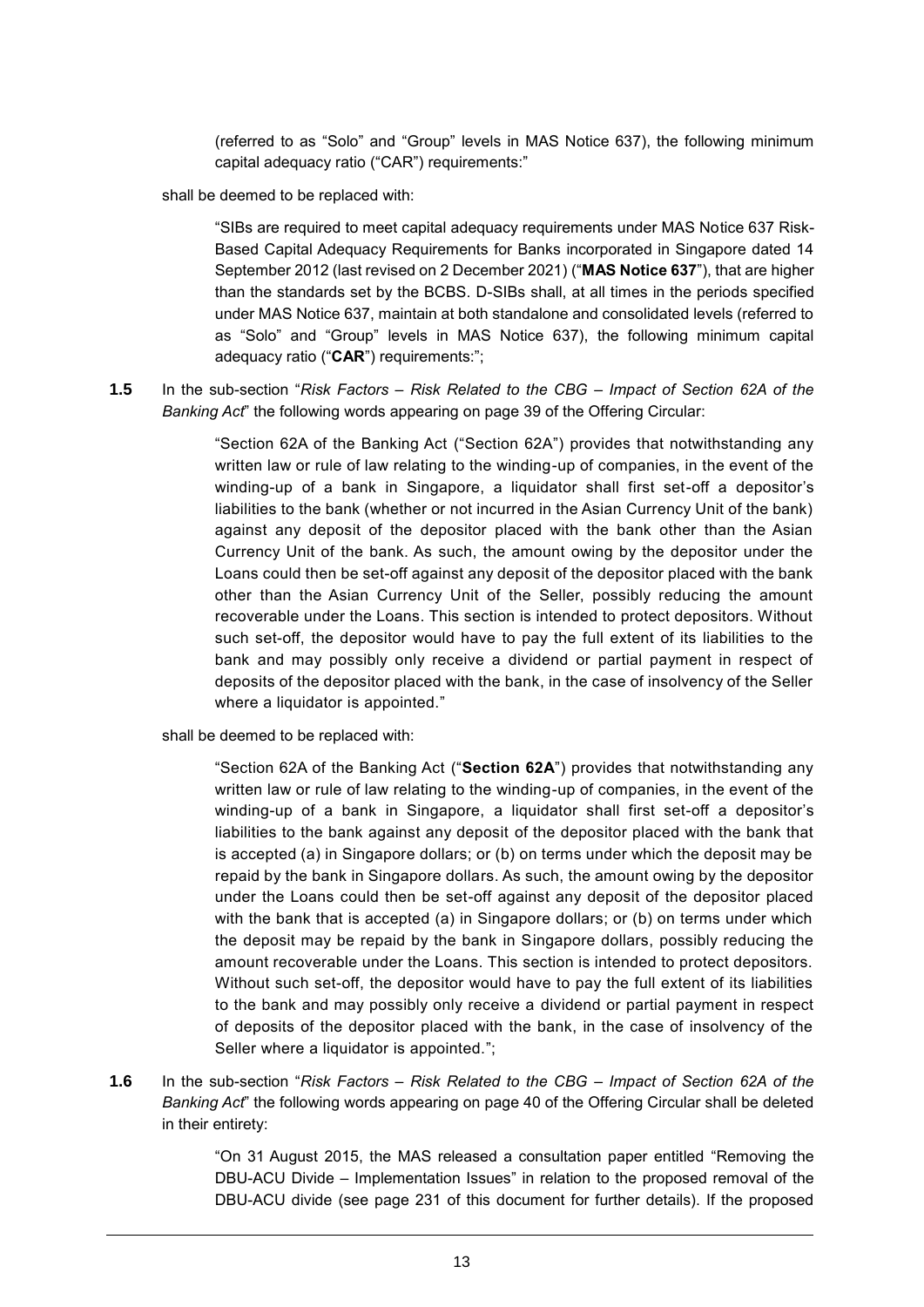amendments are introduced, amendments will also be made to section 62A of the Banking Act to the effect that in the event of the winding up of a bank in Singapore, a liquidator shall first set-off each of a depositor's liabilities to the bank against any Singapore dollar deposit of the depositor placed with the bank. However, the exact form of the amendment has not been confirmed.";

## **2 DESCRIPTION OF THE BUSINESSES OF THE GROUP**

The section titled "*Description of the Businesses of the Group*" on page 190 of the Offering Circular shall be amended by inserting the following after the sub-section titled "*Overview*":

#### **"Recent Developments**

#### *Proposed Transaction*

On 14 January 2022, UOB announced that certain of its subsidiaries have entered into agreements for the transfer of Citigroup's (the "**Target**") consumer banking businesses comprising its unsecured and secured lending portfolios, wealth management and retail deposit businesses (the "**Target's Consumer Business**") in Indonesia, Malaysia, Thailand and Vietnam (the "**Proposed Transaction**").

The Proposed Transaction seeks to advance UOB as a leading regional bank and further strengthening and deepening its ASEAN franchise. With its increased commitment to Southeast Asia, UOB aims to continue riding on the region's long-term growth potential and the Proposed Transaction affords UOB a strategic fit that augments existing product streams with superior returns from high quality and resilient portfolio and with a complementary base of customers, people and capabilities. In addition, the Proposed Transaction reinforces UOB's retail strategy of tapping the rising affluence in Southeast Asia, acquiring and serving customers through its digital banking platform, "TMRW", and meeting their financial needs through its omni-channel approach and the Proposed Transaction is expected to double UOB's existing retail customer base in the markets of Indonesia, Malaysia, Thailand and Vietnam, and thereby accelerating its customer base target ahead of time.

The total cash consideration for the Proposed Transaction will be calculated based on an aggregate premium equivalent to approximately S\$915 million plus the net asset value of the Target's Consumer Business as at completion. The Proposed Transaction is expected to be financed through excess capital and while this is expected to reduce UOB's CET1 ratio, any effect to the CET1 ratio is not expected to be material and will be well within regulatory requirements. As part of the Proposed Transaction, UOB intends to bring onboard the employees in the Target's Consumer Business.

Completion of the Proposed Transaction in each of Indonesia, Malaysia, Thailand and Vietnam will be conditional on obtaining regulatory approvals from the MAS, Bank Negara Malaysia/Vesting Order, Bank of Thailand, State Bank of Vietnam and Indonesia's Financial Service Authority (*Otoritas Jasa Keuangan*) as well as any further local approvals required for the transfer and/or migration of the Target's Consumer Business. It is estimated that completion of the Proposed Transaction will take place between mid-2022 and early 2024, subject to the progress and outcome of the relevant regulatory approval process.".

#### **3 REGULATION AND SUPERVISION**

**3.1** The sub-section "*Regulation and Supervision – COVID-19 Temporary Measures*" appearing on pages 220 and 221 of the Offering Circular shall be deleted in its entirety and substituted therefor with the following: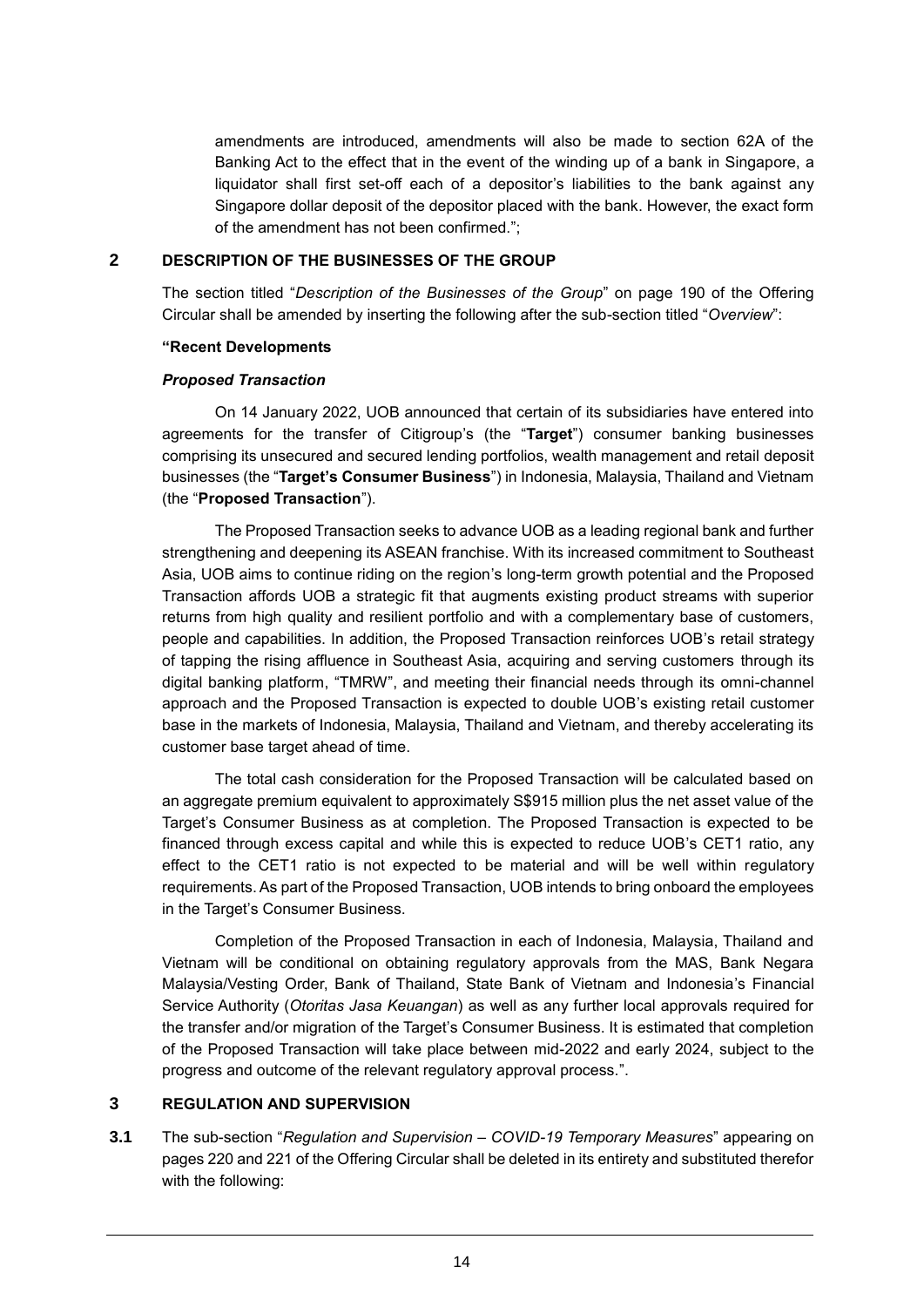"On 7 April 2020, the MAS announced that it would adjust selected regulatory requirements and supervisory programmes to enable financial institutions to focus on dealing with issues related to the COVID-19 pandemic and supporting their customers during this difficult period. The MAS announced that it would take the following regulatory and supervisory measures: (a) adjust banks' capital and liquidity requirements, to help sustain their lending activities; (b) allow financial institutions to take into account the government's fiscal assistance and banks' relief measures in setting more realistic accounting loan loss allowances; (c) defer institutions' implementation of the final set of Basel III reforms, margin requirements for noncentrally cleared derivatives, and other new regulations and policies, to ease the financial institutions' operational burden; (d) provide financial institutions with more latitude on submission timelines for regulatory reports and defer non-urgent industry projects; and (e) suspend regular onsite inspections and supervisory visits till further notice.

For instance, in an effort to enhance banks' capacity to lend, MAS Notice 637 was amended to allow full recognition of balances maintained in the RLAR account as Tier 2 Capital between 31 March 2020 and until 30 September 2021 (both dates inclusive).

In addition, MAS Notice 652 was amended with effect from 8 April 2020 to (a) lower the required stable funding factors for all loans from a D-SIB or an internationally active bank to nonfinancial corporates, retail customers and small business customers, that have a residual maturity of less than six months, from 50 per cent. to 25 per cent. for the period between 8 April 2020 and 30 September 2021 (both dates inclusive); and (b) gradually phase back the required stable funding factors in (a) from 25 per cent. to 50 per cent. by 1 April 2022.

Further, on 15 March 2021, the MAS introduced MAS Notice 612A Credit Files, Grading and Provisioning – COVID- 19 ("**MAS Notice 612A**") (last revised on 29 June 2021) which sets out the credit grading treatment, for credit facilities granted support measures by banks in response to the COVID-19 outbreak, for the period beginning on 1 January 2021 and ending on 31 December 2021 (both dates inclusive). During the COVID-19 outbreak, the banks have granted some borrowers extended loan repayment moratoriums. This was in recognition that the default risk for borrowers who faced only shorter-term liquidity issues could be lowered if such borrowers were given more time to resume loan repayments as economic activity recovers. A longer adjustment period for creditworthy borrowers would be helpful towards the broader economic recovery and overall loan quality. MAS Notice 612A clarifies that a bank is not required to classify a credit facility of a borrower, just because the borrower is granted extended credit support measures. Banks should instead holistically assess a borrower's ability to fully repay its credit facilities, taking into consideration the impact of the support provided by the bank to the borrower in response to COVID- 19. On 15 March 2021, MAS also amended MAS Notice 612 to stipulate that the credit grading treatment of credit facilities as set out in MAS Notice 612 is not applicable to credit facilities that fall under the purview of MAS Notice 612A.

The MAS announced in a media release on 29 July 2020 that it has called on locally incorporated banks headquartered in Singapore to cap their total dividends per share ("**DPS**") for financial year ended 2020 at 60 per cent. of financial year ended 2019's DPS, and offer shareholders the option of receiving the dividends to be paid for financial year ended 2020 in scrip in lieu of cash. The dividend restriction was a pre-emptive measure to bolster the banks' ability to continue to support the credit needs of businesses and consumers given the significant uncertainties of the business environment at that time. On 28 July 2021, the MAS announced in a media release that this dividend restriction would not be extended.

The summary of the laws, subsidiary legislation, notices, directives, circulars and guidelines relating to the regulation and supervision of banks stated below and elsewhere in this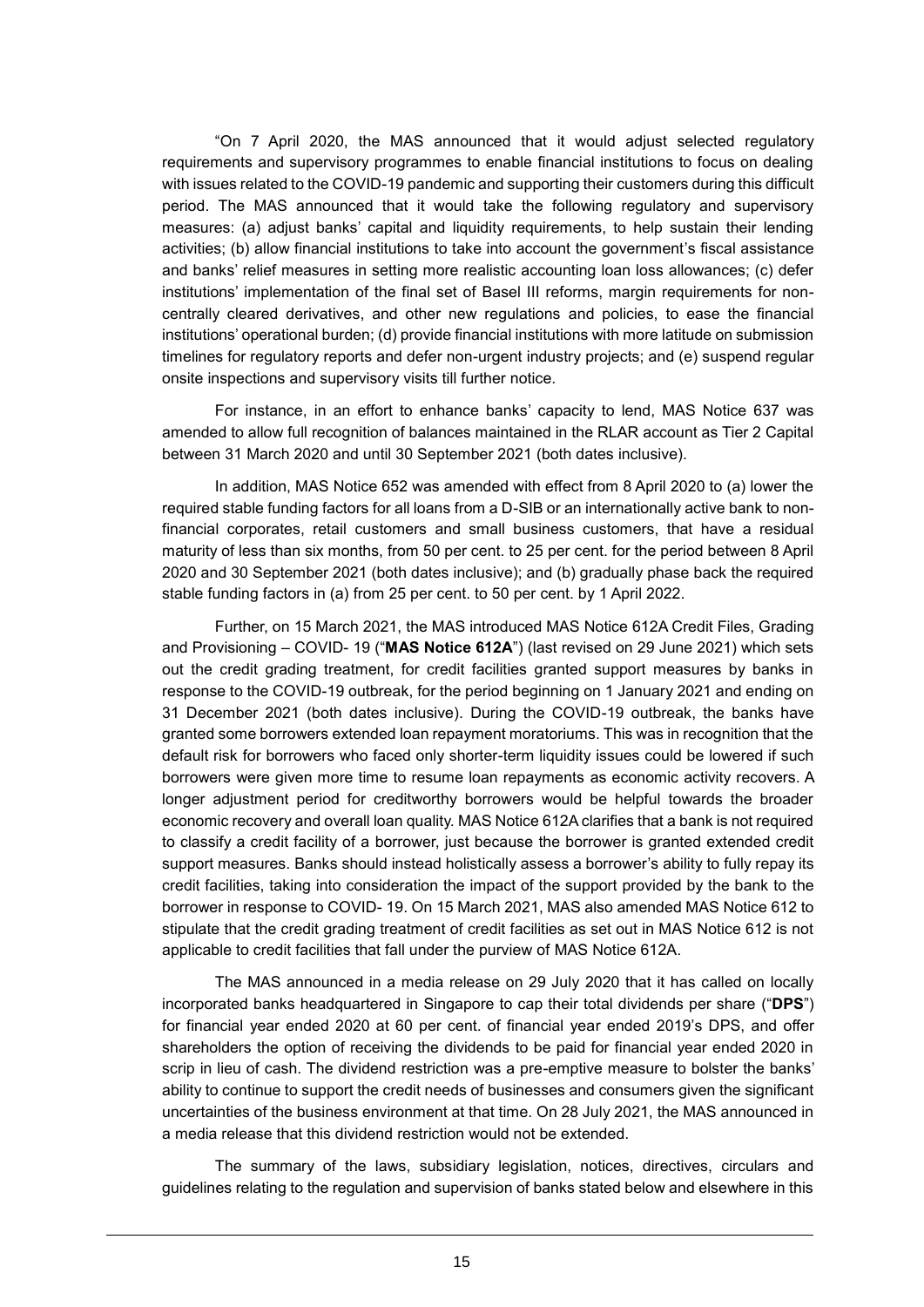Offering Circular should be read subject to such adjustments and measures, and any further adjustments and measures, as may be announced by the MAS from time to time.";

**3.2** In the sub-section "*Regulation and Supervision – The Regulatory Environment – Capital Adequacy Ratios*" the following words appearing on page 221 of the Offering Circular:

> "Where a SIB issues covered bonds (as defined in MAS Notice 648 Issuance of Covered Bonds by Banks Incorporated in Singapore dated 31 December 2013 (last revised on 15 October 2020) ("**MAS Notice 648**")), the SIB must continue to hold capital against its exposures in respect of the assets included in a cover pool (as defined in MAS Notice 648) in accordance with MAS Notice 637. In the case where the SIB uses a special purpose entity to issue covered bonds or where the cover pool is held by a special purpose entity, the SIB is required to apply a "look through" approach for the purpose of computing its capital requirements under MAS Notice 637. Under the "look through" approach, the SIB and the special purpose entity will be treated as a single entity for the purposes of MAS Notice 637."

shall be deemed to be replaced with:

"Where a SIB issues covered bonds (as defined in MAS Notice 648 Issuance of Covered Bonds by Banks Incorporated in Singapore dated 31 December 2013 (last revised on 27 September 2021) ("**MAS Notice 648**")), the SIB must continue to hold capital against its exposures in respect of the assets included in a cover pool (as defined in MAS Notice 648) in accordance with MAS Notice 637. In the case where the SIB uses a special purpose entity to issue covered bonds or where the cover pool is held by a special purpose entity, the SIB is required to apply a "**look through**" approach for the purpose of computing its capital requirements under MAS Notice 637. Under the "**look through**" approach, the SIB and the special purpose entity will be treated as a single entity for the purposes of MAS Notice 637.";

**3.3** In the sub-section "*Regulation and Supervision – The Regulatory Environment – Capital Adequacy Ratios*" the following words appearing on page 222 of the Offering Circular:

> "MAS Notice 637 was amended on 17 October 2016 to implement requirements for SIBs that are consistent with the final standards issued by the Basel Committee on Banking Supervision (the "**Basel Committee**") in relation to: (a) capital requirements for banks' equity investments in funds, (b) the Basel Committee's standardised approach for measuring counterparty credit risk exposures ("**SA-CCR**"), (c) capital requirements for bank exposures to central counterparties, and (d) revised Pillar 3 disclosure requirements. The amendments enhance the risk capture of banks' equity exposures and counterparty credit risk exposures, while the revised Pillar 3 disclosure requirements will improve comparability and consistency of disclosures and enable market participants to better assess a bank's capital adequacy. Revisions have also been made to align the regulatory capital treatment for investments in unconsolidated major stake entities that are not financial institutions, and for private equity and venture capital investments, with the treatment of significant investments in commercial entities under the Basel capital framework. The amendments generally took effect from 1 January 2017. Transitional arrangements were provided for amendments relating to the SA-CCR and capital requirements for bank exposures to central counterparties."

shall be deemed to be replaced with:

"MAS Notice 637 was amended on 17 October 2016 to implement requirements for SIBs that are consistent with the final standards issued by the Basel Committee on Banking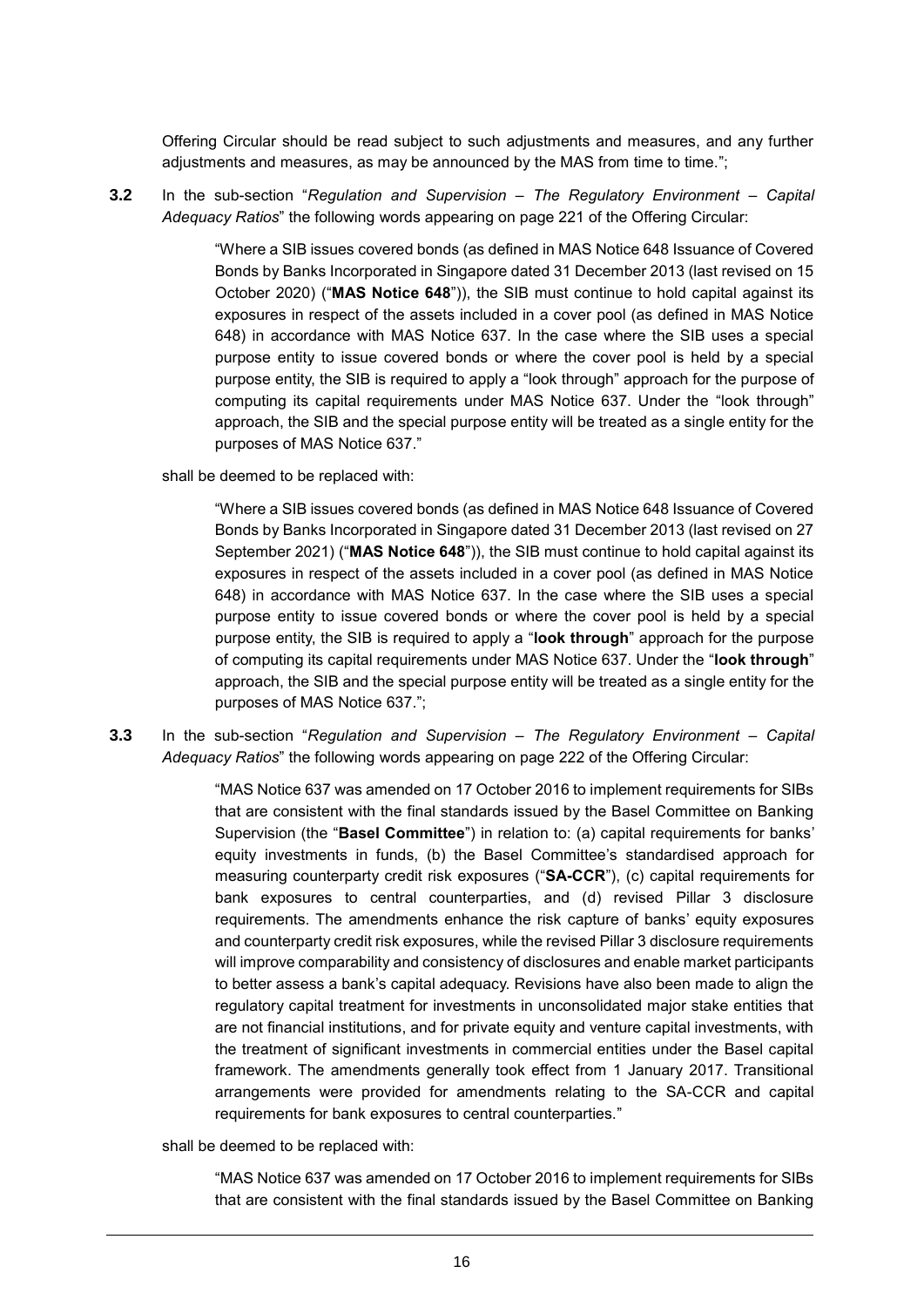Supervision (the "**Basel Committee**") in relation to: (a) capital requirements for banks' equity investments in funds, (b) the Basel Committee's standardised approach for measuring counterparty credit risk exposures ("**SA-CCR**"), (c) capital requirements for bank exposures to central counterparties, and (d) revised Pillar 3 disclosure requirements. The amendments enhance the risk capture of banks' equity exposures and counterparty credit risk exposures, while the revised Pillar 3 disclosure requirements will improve comparability and consistency of disclosures and enable market participants to better assess a bank's capital adequacy. Revisions have also been made to align the regulatory capital treatment for investments in unconsolidated major stake entities that are not financial institutions, and for private equity and venture capital investments, with the treatment of significant investments in commercial entities under the Basel capital framework. The amendments generally took effect from 1 January 2017. Transitional arrangements were provided for amendments relating to the SA-CCR and capital requirements for bank exposures to central counterparties ("**Transitional Arrangements**"), but these Transitional Arrangements have ceased on 31 December 2021 and SIBs are now expected to comply with the requirements relating to SA-CCR and capital requirements for banks exposures to central counterparties set out in MAS Notice 637.";

**3.4** In the sub-section "*Regulation and Supervision – The Regulatory Environment – Other Key Prudential Provisions*" the following words appearing on page 224 of the Offering Circular:

> "MAS Notice 649 sets out the MLA framework and the LCR framework. A bank in Singapore need only comply with the requirements under the LCR framework under MAS Notice 649 if it has been notified by the MAS that it is a D-SIB or an internationally active bank (as defined in MAS Notice 649)."

shall be deemed to be replaced with:

"MAS Notice 649 (as last revised on 27 September 2021) sets out the MLA framework and the LCR framework. A bank in Singapore need only comply with the requirements under the LCR framework under MAS Notice 649 if it has been notified by the MAS that it is a D-SIB or an internationally active bank (as defined in MAS Notice 649).";

**3.5** Paragraphs 10 to 22 of the sub-section "*Regulation and Supervision – Other Key Prudential Provisions*" appearing on pages 224 to 228 of the Offering Circular shall be deleted in their entirety and substituted therefor with the following:

"Under Section 29 of the Banking Act, the MAS may, by written notice to any bank in Singapore, or any class of banks in Singapore, impose requirements that are necessary or expedient for the purposes of:

- (a) identifying any person or class of persons, where exposure of the bank, or a bank within the class of banks, to the person or class of persons may result in concentration risk to the bank; or
- (b) limiting the exposure of the bank, or a bank within the class of banks, to any person or class of persons, where the exposure may result in concentration risk to the bank.

For the purposes of this paragraph "**exposure**" means the maximum loss that a bank may incur as a result of the failure of a counterparty to meet any of its obligations, where "counterparty", in relation to a bank, means a person (i) who has an obligation to the bank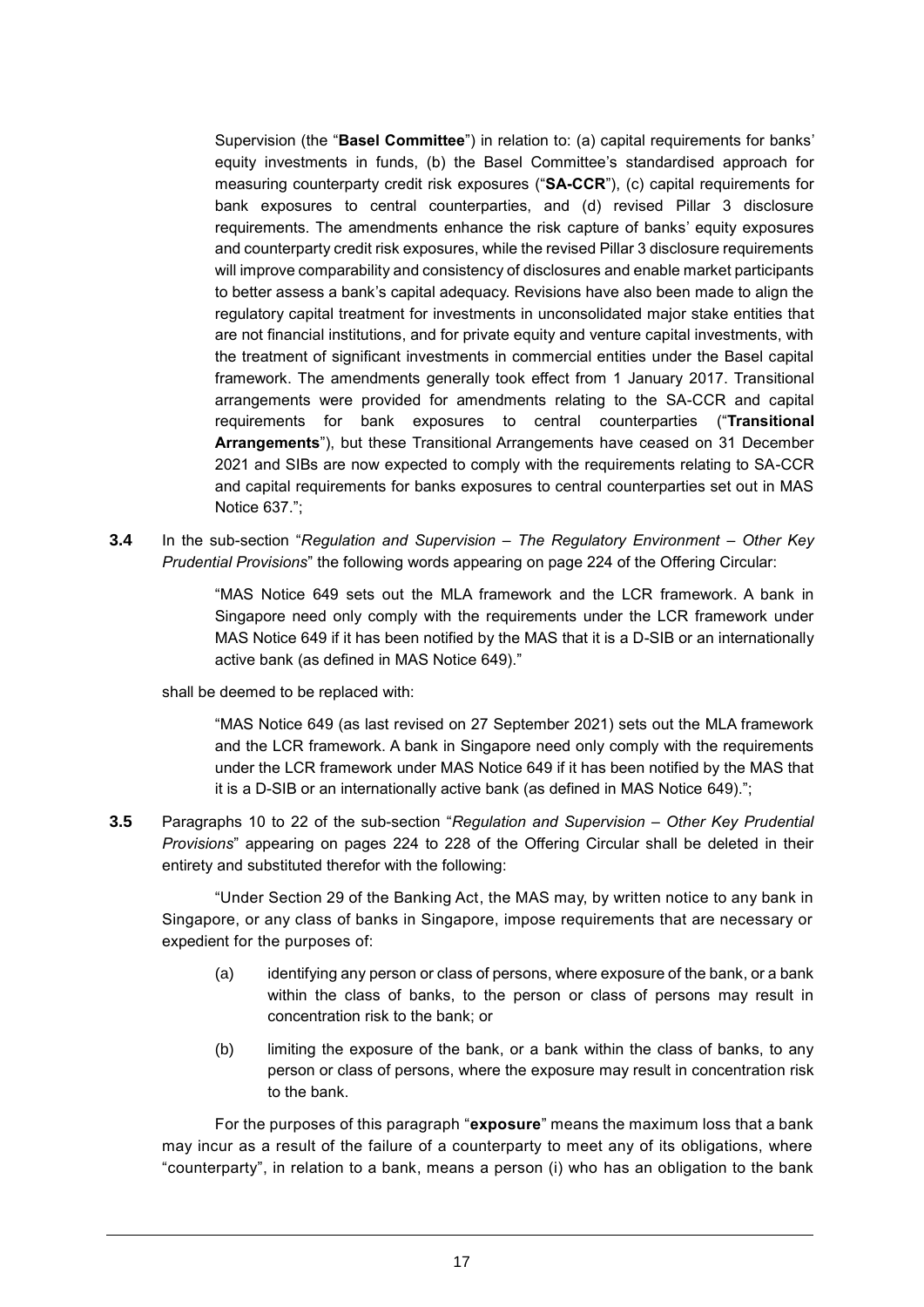as a result of the bank's contractual or other arrangements or (ii) in relation to whom the bank is at risk as a result of the bank's contractual or other arrangements or investments.

MAS issued MAS Notice 656 Exposures to Single Counterparty Groups for Banks Incorporated in Singapore on 14 August 2019 (last revised on 14 June 2021) ("**MAS Notice 656**"), which took effect from 1 July 2021. The notice sets out limits on exposures of SIBs to a single counterparty group, the type of exposures to be included in or excluded from those limits, the basis for computation of exposures, the eligible credit risk mitigation techniques and the approach for aggregation of exposures. These requirements take into account relevant aspects of the "Supervisory framework for measuring and controlling large exposures" published by the Basel Committee in April 2014, and are intended to strengthen the regulatory framework for addressing concentration of exposures to counterparties and limiting the maximum loss that a bank faces in the event of a sudden counterparty default. Amongst others, MAS Notice 656 provides that, subject to certain exceptions, a SIB must not permit:

- (a) at the Solo level, the aggregate of its exposures to any single counterparty group to exceed 25 per cent. of its Tier 1 capital; and
- (b) at the Group level, the aggregate of exposures of the SIB and its banking group entities to any counterparty, any director group, any substantial shareholder group or any connected party group to exceed 25 per cent. the Tier 1 capital of the SIB and its banking group entities.

Every bank in Singapore shall make provisions for bad and doubtful debts and, before any profit or loss is declared, ensure that such provision is adequate.

A bank in Singapore is prohibited from carrying on or entering into any partnership, joint venture or other arrangement with any person to carry on, whether in Singapore or elsewhere, any business except: (a) banking business; (b) business which is regulated or authorised by the MAS; (c) business which is incidental to (a) or (b); (d) business or a class of business prescribed by the MAS; or (e) any other business approved by the MAS. Under the Banking Regulations and for the purposes of (d) above, the MAS has prescribed that a bank may, amongst other things, carry on the business of purchasing and selling assets, subject to the conditions set out therein. In addition, a SIB is permitted to carry on property management services in relation to, inter alia, investment properties that are acquired or held by any entity in its bank group (i.e. the bank, every subsidiary of the bank, every branch of the bank and every other entity that is treated as part of the bank's group of entities for accounting purposes according to the Accounting Standards) or properties that have been foreclosed by its bank group.

A SIB can hold any beneficial interest in the share capital of a company (and such other investment, interest or right as may be prescribed by the MAS) ("**equity investment**") so long as the value of such equity investment does not exceed in the aggregate 2 per cent. of the capital funds of the bank or such other percentage as the MAS may prescribe. Such a restriction on a bank's equity investment does not apply to any interest held by way of security for the purposes of a transaction entered into in the ordinary course of the bank's business or to any shareholding or interest acquired or held by a bank in the course of satisfaction of debts due to the bank, where such interest is disposed of at the earliest suitable opportunity or any major stake approved by the MAS under section 32 of the Banking Act. In addition, under the Banking Regulations, the restriction will not apply, during the specified period, in respect of any equity investment in a single company acquired or held by a bank when acting as a stabilising bank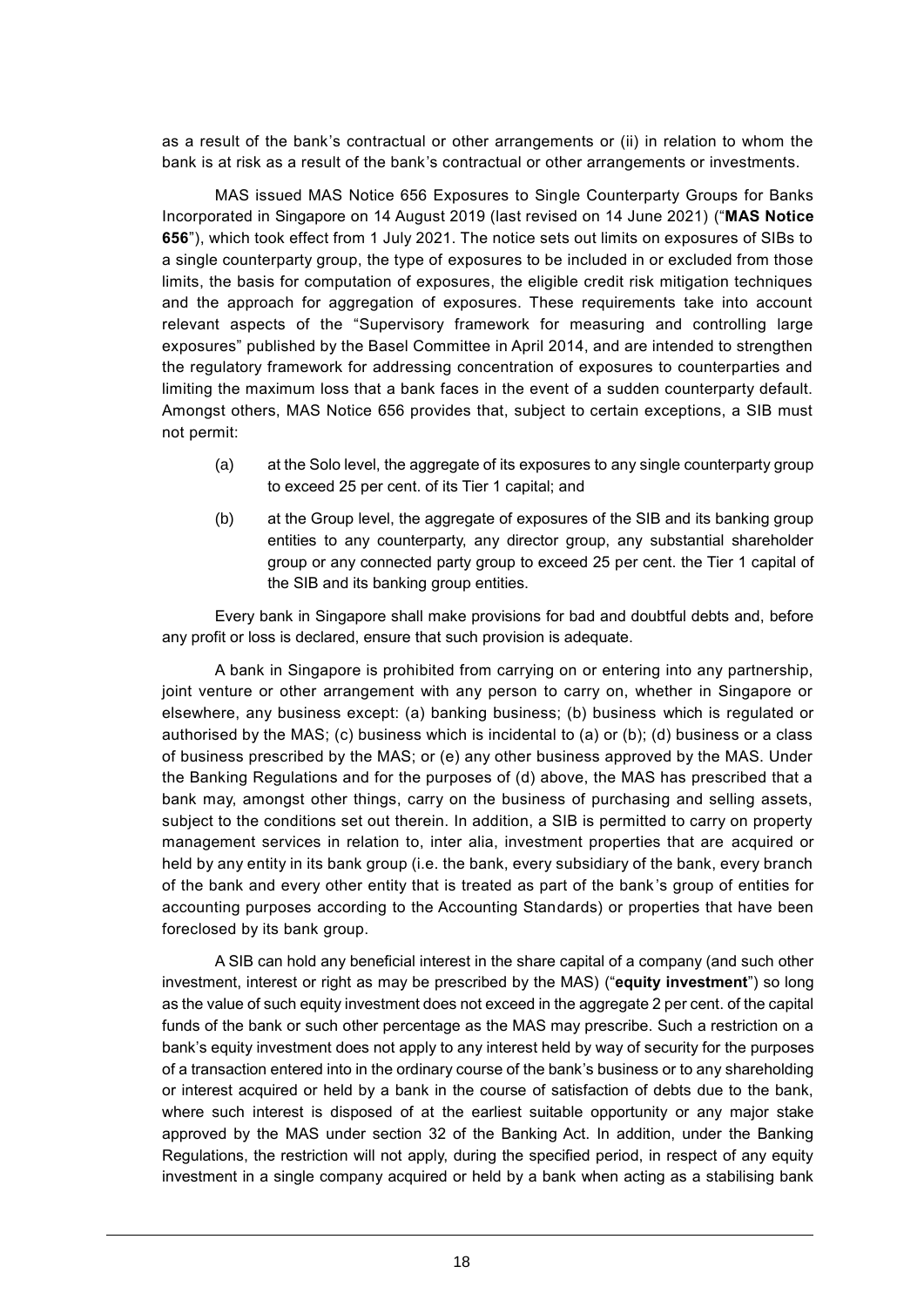(within the meaning of Regulation 6B of the Banking Regulations) in relation to an offer of securities issued by the company in certain conditions.

Under section 32 of the Banking Act, a bank in Singapore cannot hold or acquire, directly or indirectly, a major stake in any entity without first obtaining the approval of the MAS. An "**entity**" means any body corporate or unincorporated, whether incorporated, formed or established in or outside Singapore. A "**major stake**" means: (a) any beneficial interest exceeding 10 per cent. of the total number of issued shares (or, in the case of an umbrella VCC (as defined in section 2(1) of the Variable Capital Companies Act 2018 of Singapore), either exceeding 10 per cent. of the total number of issued shares in the umbrella VCC that are not in respect of any of its sub-funds, or exceeding 10 per cent. of the total number of issued shares in the umbrella VCC in respect of any one of its sub-funds) or such other measure corresponding to shares in a company as may be prescribed; (b) control of over more than 10 per cent. of the voting power (or, in the case of an umbrella VCC, either more than 10 per cent. of the voting power in the umbrella VCC that is not in respect of any of its sub-funds, or more than 10 per cent. of the voting power in the umbrella VCC in respect of any one of its sub-funds) or such other measure corresponding to voting power in a company as may be prescribed; or (c) any interest in an entity, by reason of which the management of the entity is accustomed or under an obligation, whether formal or informal, to act in accordance with the bank's directions, instructions or wishes, or where the bank is in a position to determine the policy of the entity.

No SIB shall hold or acquire interests in or rights over immovable property, wherever situated, the value of which exceeds in the aggregate 20 per cent. of the capital funds of the bank or such other percentage as the MAS may prescribe. The MAS has further prescribed that the property sector exposure of a bank in Singapore shall not exceed 35 per cent. of the total eligible assets of that bank.

Under MAS Notice 648, SIBs are permitted to issue covered bonds subject to the conditions thereunder. The aggregate value of assets in the cover pools for all covered bonds issued by the bank itself, through special purpose vehicles or both the bank and special purpose vehicles, and residential mortgage loans and assets eligible for inclusion in cover pools (but which have not been included) and which are transferred to special purpose vehicles, must not exceed 10 per cent. of the value of the total assets of the SIB at all times. The total assets of a SIB for the purpose of MAS 648 include the assets of the overseas branches of the SIB but exclude (i) the assets of its subsidiaries, whether in Singapore or overseas and (ii) the assets which the SIB uses to meet specified regulatory requirements.";

**3.6** The sub-section "*Regulation and Supervision – Corporate Governance Regulations and Guidelines*" appearing on pages 228 to 230 of the Offering Circular shall be deleted in its entirety and substituted therefor with the following:

"The Banking (Corporate Governance) Regulations 2005 define what is meant by an independent director and set out the requirements for the composition of the board of directors and board committees, such as the Nominating Committee, Remuneration Committee, Audit Committee and Risk Management Committee.

On 9 November 2021, the MAS issued the "Guidelines on Corporate Governance for Designated Financial Holding Companies, Banks, Direct Insurers, Reinsurers and Captive Insurers which are Incorporated in Singapore" (the "**Guidelines**") which superseded and replaced the Guidelines on Corporate Governance for Financial Holding Companies, Banks, Direct Insurers, Reinsurers, and Captive Insurers which are incorporated in Singapore that was issued on 3 April 2013. The Guidelines comprise, amongst other things, the principles and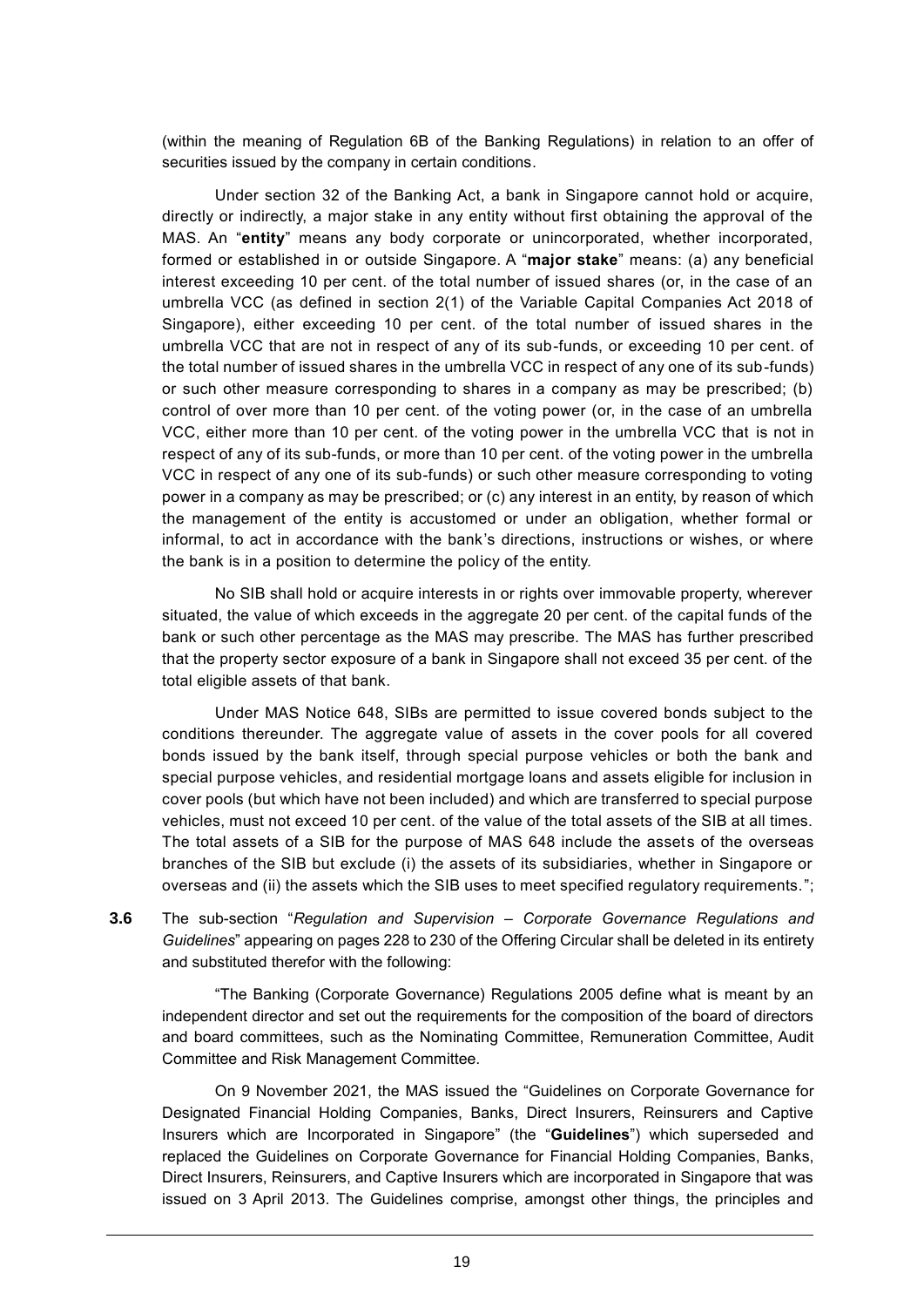provisions set out in the Code of Corporate Governance 2018 (the "**Corporate Governance Code**") for companies listed on the SGX-ST and additional guidelines added by MAS to take into account the unique characteristics of the business of banking and insurance, given the diverse and complex risks undertaken by these financial institutions and their responsibilities to depositors, policyholders and other customers. The guidelines that relate to disclosures are effective from 1 January 2022 and will apply to the annual reports covering financial years commencing from that date, with the bulk of the other guidelines becoming effective from 1 April 2022.

The Corporate Governance Code sets out, amongst other things, the principles that there should be (i) a clear division of responsibilities between the leadership of the board of directors and the executive responsibilities of a company's business, and no one individual has unfettered powers of decision-making and (ii) an appropriate level of independence and diversity of thought and background in the composition of the board of directors of the company, to enable it to make decisions in the best interests of the company. The Corporate Governance Code also requires the separation of the roles of Chairman and Chief Executive Officer.

To further enhance the corporate governance of banks, the Banking Act:

- (a) requires a SIB to seek the MAS' approval before it appoints certain key appointment holders (including directors and chief executive officers), and in doing so, the MAS has the power to prescribe the duties of the appointment holders and to specify the maximum term of each appointment. A SIB must also immediately inform the MAS if a key appointment holder is (in accordance with the Guidelines on Fit and Proper Criteria (last revised on 1 July 2021)) no longer a fit and proper person to hold the appointment;
- (b) empowers the MAS to remove key appointment holders of banks if they are found to be not fit and proper;
- (c) empowers the MAS to direct banks to remove their external auditors if they have not discharged their statutory duties satisfactorily, and protects banks' external auditors who disclose, in good faith, information to the MAS in the course of their duties from any liability that may arise from such disclosure; and
- (d) empowers the MAS to prohibit, restrict or direct a bank to terminate any transaction that the bank enters into with its related parties if it is deemed to be detrimental to depositors' interests.

Section 29A of the Banking Act allows the MAS to, by written notice, impose on any bank in Singapore, or any class of banks in Singapore, requirements that are reasonably necessary for the purposes of monitoring and controlling the risk of conflict between the interests of the bank in Singapore or a bank within the class of banks in Singapore, and the interests of any person, branch, entity or head office mentioned in section 27(2)(a), (b), (c), (d), (e), (f), (h), (i) or (j), by (A) identifying any credit facility from the bank or any branch or entity in its bank group to, any exposure of the bank or any branch or entity in its bank group to, or any transaction of the bank or any branch or entity in its bank group with, any person, branch, entity or head office mentioned in section  $27(2)(a)$ , (b), (c), (d), (e), (f), (h), (i) or (i) or (B) monitoring, limiting or restricting such credit facilities, exposures and transactions mentioned in (A). The persons mentioned in section  $27(2)(a)$ , (b), (c), (d), (e), (f), (h), (i) or (j) are:

- (a) any person in a director group of the bank;
- (b) in the case of a SIB, any person in a substantial shareholder group of the bank;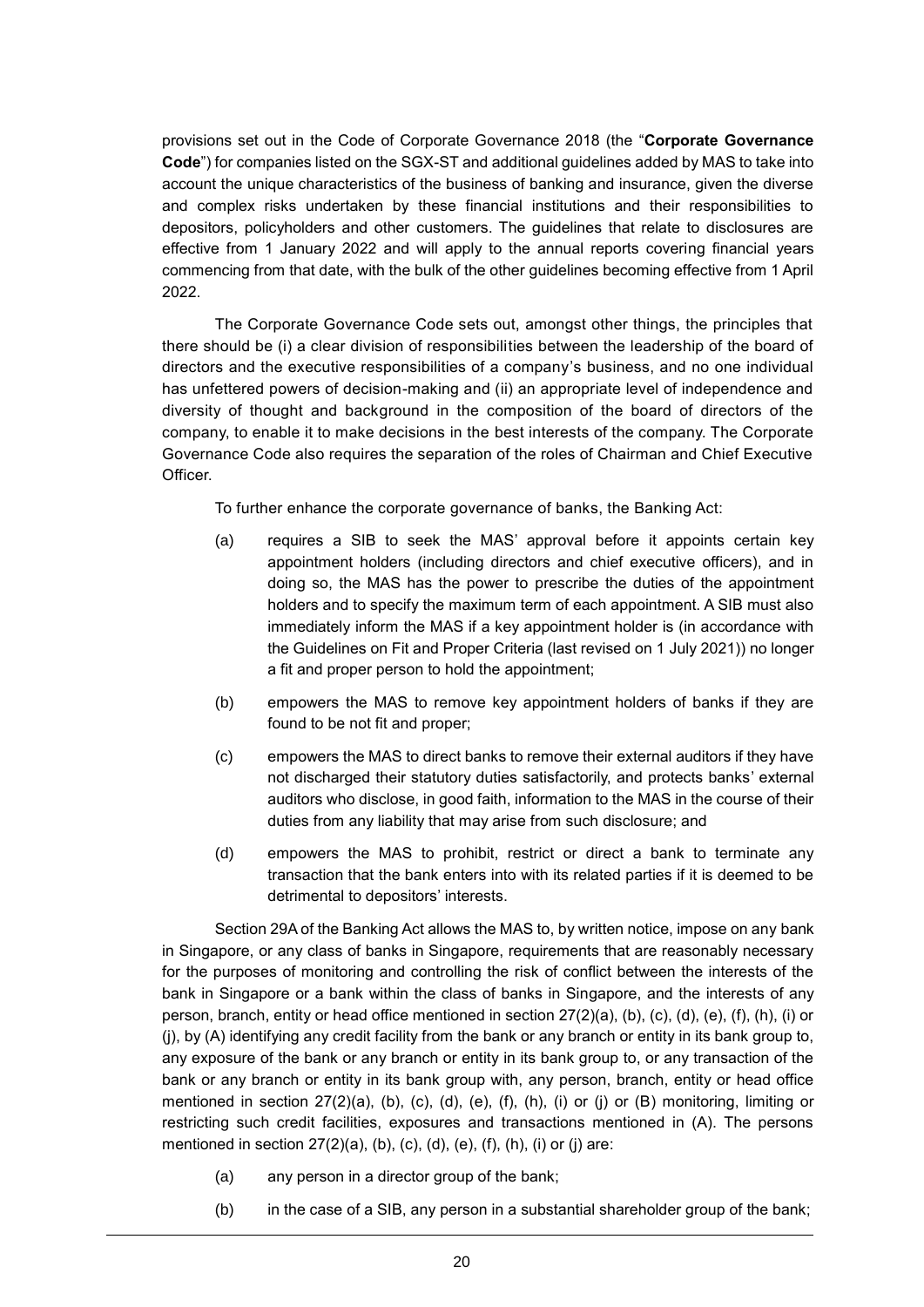- (c) any entity in a major stake entity group of the bank;
- (d) any branch, entity or head office in a related corporation group of the bank;
- (e) any person in a senior management group of the bank;
- (f) any person in a key credit approver group of the bank;
- (h) any person whose duties or interests are in conflict with the interests of the bank, as determined by the bank in accordance with a manner and process specified by the MAS by written notice to the bank;
- (i) any person specified by the MAS by written notice to the bank whose duties or interests are, in the opinion of the MAS, in conflict with the interests of the bank; and
- (j) any other person or class of persons that is prescribed.

For the purposes of this above paragraph, "bank group", "director", "director group", "exposure", "key credit approver group", "major stake entity group", "related corporation group", "senior management group", "substantial shareholder group" and "transaction" have the meanings given to them in the Fifth Schedule of the Banking Act.

Under MAS Notice 643 (last revised on 28 June 2021) which has taken effect from 1 July 2021, a bank in Singapore is also required to obtain the approval of a special majority of three-fourths of its board and ensure that every branch and entity in its bank group obtains the approval of a special majority of three-fourths of that entity's board before entering into related party transactions that pose material risks to the bank or writing off any exposu res to any of the bank's related parties (unless otherwise exempt), in order to provide more effective oversight over banks' related party transactions.";

**3.7** The sub-section "*Regulation and Supervision – Other Significant Regulations*" appearing on pages 230 and 231 of the Offering Circular shall be deleted in its entirety and substituted therefor with the following:

"The MAS issues licenses under the Banking Act to banks to transact banking business in Singapore. Such licenses may be revoked if the MAS is satisfied, amongst other things, that (1) the bank: (a) is carrying on its business in a manner likely to be detrimental to the interests of the depositors of the bank or has insufficient assets to cover its liabilities to its depositors or the public; (b) is contravening or has contravened any provision of the Banking Act or the MAS Act or any direction issued by the MAS under the MAS Act; or (c) has been convicted of any offence under the Banking Act or any of its directors or officers holding a managerial or executive position has been convicted of any offence under the Banking Act or (2) it is in the public interest to do so.

Section 48AA of the Banking Act imposes, inter alia, a duty on a bank in Singapore to immediately inform MAS of any development that has occurred or is likely to occur which the bank has reasonable grounds to believe has materially and adversely affected, or is likely to materially and adversely affect its financial soundness or reputation, its ability to conduct its businesses, or such other matters as MAS may prescribe. A SIB must immediately inform MAS of any development that has occurred or is likely to occur which the bank has reasonable grounds to believe has materially and adversely affected, or is likely to materially and adversely affect the financial soundness or reputation of any entity in the bank group of the bank or any entity or trust in the financial holding company group of the designated financial holding company of the bank (if applicable), or the ability of any entity in the bank group of the bank or any entity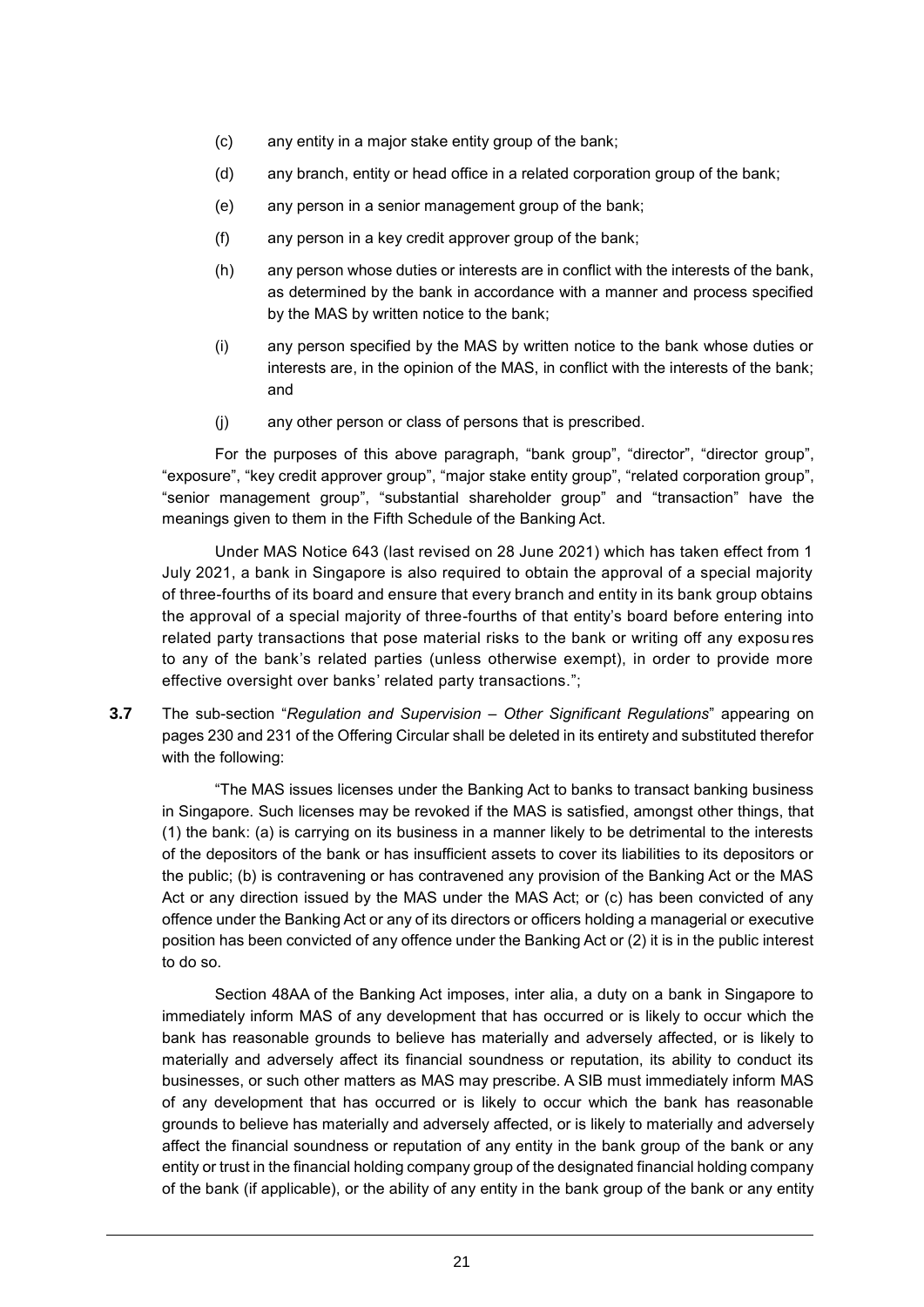or trust in the financial holding company group of the designated financial holding company of the bank (if applicable) to conduct its business, or such other matters as MAS may prescribe.

In the event of the winding-up of a bank, section 62 of the Banking Act provides that the liabilities in Singapore of the bank shall, amongst themselves, rank in the following order of priority: (a) firstly, any premium contributions due and payable by the bank under the Deposit Insurance and Policy Owners' Protection Schemes Act 2011 of Singapore (the "**Deposit Insurance Act**"); (b) secondly, liabilities incurred by the bank in respect of insured deposits, up to the amount of compensation paid or payable out of the Deposit Insurance Fund by the Agency (as defined in the Deposit Insurance Act) under the Deposit Insurance Act in respect of such insured deposits; (c) thirdly, deposit liabilities incurred by the bank with non-bank customers other than those specified in (b) above, which are incurred (i) in Singapore dollars or (ii) on terms which the deposit liabilities may be discharged by the bank in Singapore dollars; (d) fourthly, deposit liabilities incurred by the bank with non-bank customers other than liabilities referred to in (b) and (c) above; and (e) fifthly, any sum claimed by the trustee of a resolution fund from the bank under the MAS Act. As between liabilities of the same class referred to in each of (a) to (e) above, such liabilities shall rank equally between themselves. The liabilities described above shall have priority over all unsecured liabilities of the bank other than the preferential debts specified in section 203(1) of the Insolvency, Restructuring and Dissolution Act 2018 of Singapore.

With effect from 1 July 2021, banks in Singapore no longer have to maintain separate accounting units for Singapore dollar transactions (the Domestic Banking Unit or "**DBU**") and foreign currency transactions (the Asian Currency Unit or "**ACU**"). In conjunction with this, the MAS issued an updated MAS Notice to Banks No. 610 "Submission of Statistics and Returns" (the "**Updated MAS Notice 610**"), with revisions to facilitate the removal of the distinction between DBU and ACU, which took effect from 1 July 2021.

Unless otherwise provided in the Banking Act, customer information shall not, in any way, be disclosed by a bank in Singapore or any of the officers to any other person.

SIBs that are listed on the SGX-ST, are required to apply SFRS(I) 9 in the preparation of their financial statements for reporting periods beginning on or after 1 January 2018 in accordance with sections 201 or 373 of the Companies Act. SFRS(I) 9 introduces a new approach for the estimation of allowance for credit losses based on ECL, which includes more forward-looking information. MAS has revised MAS Notice 637 and MAS Notice 612 in light of the changes in the recognition and measurement of allowance for credit losses introduced in SFRS(I) 9. The revised MAS Notice 612 requires banks to adhere to the principles and guidance set out in the "Guidance on credit risk and accounting for expected credit losses" issued by the Basel Committee in December 2015. In addition, locally incorporated D-SIBs are subject to a minimum level of loss allowance equivalent to the Minimum Regulatory Loss Allowance. Where the accounting loss allowance (which is the ECL on the selected credit exposures determined and recognised by the D-SIB in accordance with the Accounting Loss Allowance) falls below the Minimum Regulatory Loss Allowance, the D-SIB shall maintain the additional loss allowance in a non-distributable RLAR account through an appropriation of its retained earnings. When the sum of the Accounting Loss Allowance and the additional loss allowance exceeds the Minimum Regulatory Loss Allowance, the D-SIB may transfer the excess amount in the RLAR to its retained earnings.";

**3.8** In the sub-section "*Regulation and Supervision – Examinations and Reporting Arrangements for Banks*" the following words appearing on pages 231 and 232 of the Offering Circular: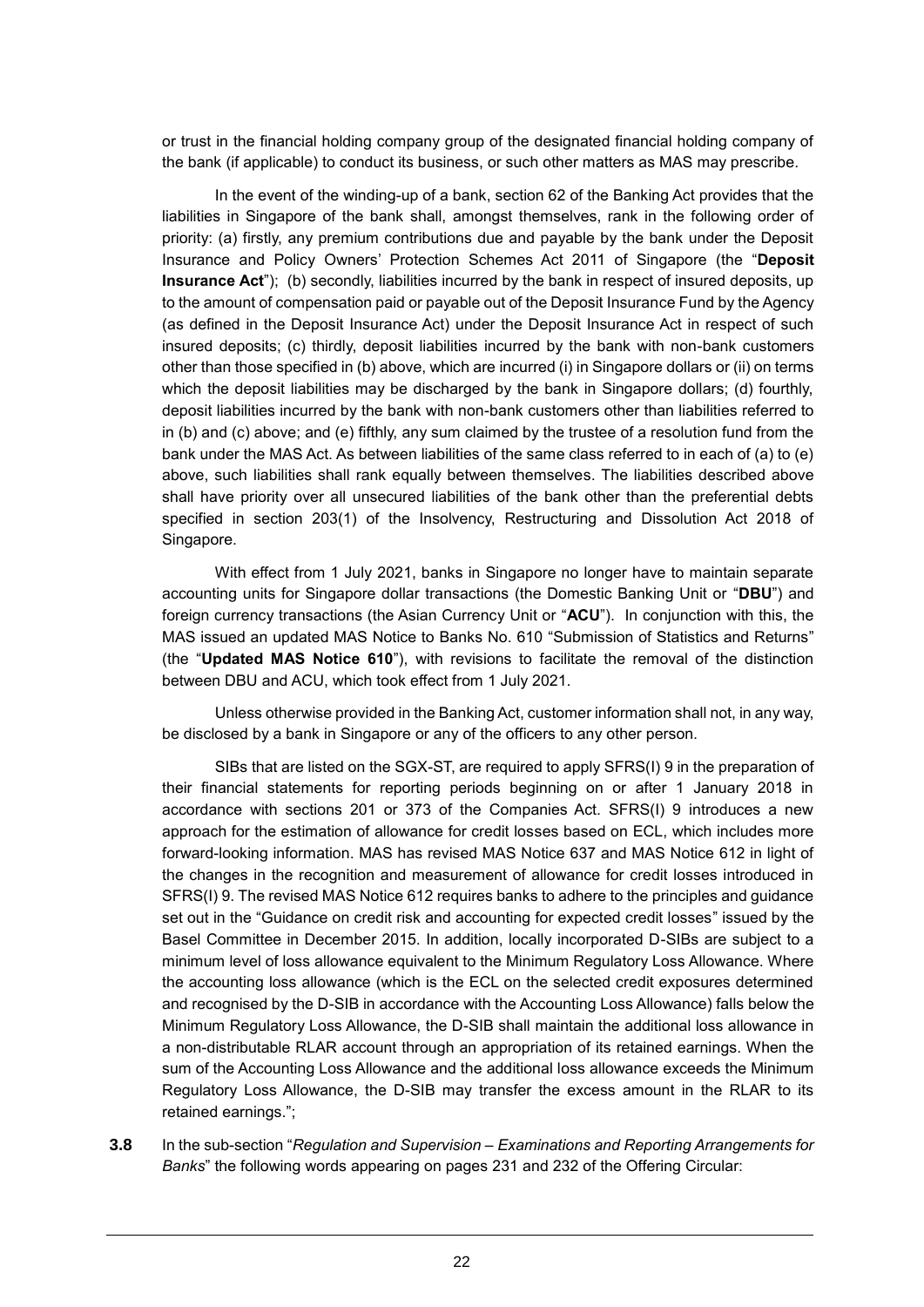"The MAS conducts on-site examinations of banks. Banks are also subject to annual audit by an external auditor approved by the MAS, who, aside from auditing the accounts of the bank and (in the case of a SIB) making a report in respect of its latest financial statements or consolidated financial statements (as the case may be), must report to the MAS immediately if, in the course of the performance of his duties as an auditor of the bank, he is satisfied that:

- (a) there has been a serious breach or non-observance of the provisions of the Banking Act or that otherwise a criminal offence involving fraud or dishonesty has been committed;
- (b) losses have been incurred which reduce the capital funds of the bank by at least 50 percent;
- (c) serious irregularities have occurred, including irregularities that jeopardise the security of the creditors of the bank; or
- (d) he is unable to confirm that the claims of creditors of the bank are still covered by the assets.

As a consequence of the impending removal of the DBU-ACU divide, MAS has proposed to introduce a new reporting benchmark wherein the auditor must report to the MAS immediately if he becomes aware of any development that has occurred or is likely to occur which he has reasonable grounds to believe has materially affected adversely, or is likely to materially affect adversely, the financial soundness of the bank. With the new reporting benchmark, limb (b) above would no longer apply to all banks, but only to SIBs. The substance of these proposed changes have been included in the Banking Amendment Act 2020. As of the date of this Offering Circular, the relevant section under the Banking Amendment Act 2020 effecting such amendments has not come into force."

#### shall be deemed to be replaced with:

"The MAS conducts on-site examinations of banks. Banks are also subject to annual audit by an external auditor approved by the MAS, who, aside from auditing the accounts of the bank and (in the case of a SIB) making a report in respect of its latest financial statements or consolidated financial statements (as the case may be), must report to the MAS immediately if, in the course of the performance of his duties as an auditor of the bank, he is satisfied that:

- (a) there has been a serious breach or non-observance of the provisions of the Banking Act or that otherwise a criminal offence involving fraud or dishonesty has been committed;
- (b) in the case of a SIB, losses have been incurred which reduce the capital funds of the bank by at least 50 per cent.;
- (c) serious irregularities have occurred, including irregularities that jeopardise the security of the creditors of the bank;
- (d) he is unable to confirm that the claims of creditors of the bank are still covered by the assets; or
- (e) any development has occurred or is likely to occur which has materially and adversely affected, or is likely to materially and adversely affect, the financial soundness of the bank.";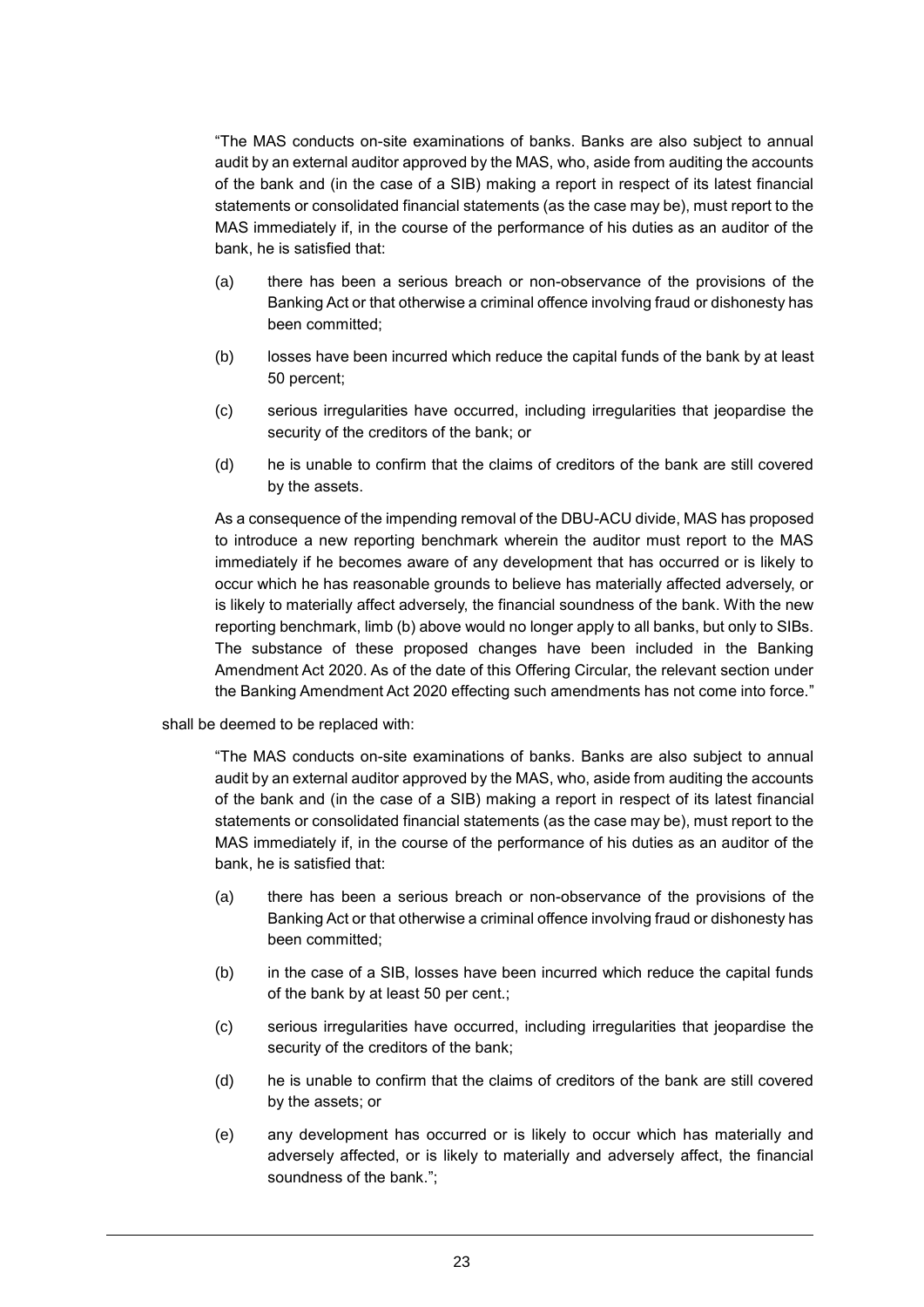**3.9** The following sub-section shall be deemed to be inserted immediately before the sub-section "*Regulation and Supervision – Resolution of Banks in Singapore*" appearing on pages 232 of the Offering Circular:

#### "*Inspection and Investigative Powers*

The MAS has introduced a new Financial Services and Markets Bill ("**FSM Bill**") in the Singapore Parliament as a new omnibus Act for the financial sector aimed at enhancing MAS' agility and effectiveness in addressing financial sector-wide risks. The FSM Bill will, amongst others, introduce a harmonized and expanded power for the MAS to issue prohibition orders against persons who are not fit and proper from engaging in financial activities regulated by the MAS or performing any key roles of functions in the financial industry that are prescribed, in order to protect a financial institution's customers, investors and the financial sector. This broadens the categories of persons who may be subject to prohibition orders and will allow the MAS to apply a consistent sector-wide approach when taking enforcement action against misconduct. These powers will apply to persons working in banks (including SIBs) once passed.

**3.10** In the sub-section "*Regulation and Supervision – Resolution of Banks in Singapore*" the following words:

> "The Monetary Authority of Singapore (Resolution of Financial Institutions) (Amendment No. 2) Regulations 2021 commenced on 1 November 2021 and will enhance the resolution regime for financial institutions in Singapore and support related resolution provisions in the MAS Act through (i) effecting provisions relating to contractual recognition of temporary stays (as more fully described below, in the section "Temporary Stay of Termination Rights"); and (ii) extending existing regulations that safeguard setoff and netting arrangements in the event of a compulsory transfer of business during resolution, to reverse and onward transfers of business."

shall be deemed to be inserted immediately after the following words appearing on page 232 of the Offering Circular:

"Under the resolution regime for financial institutions in Singapore, the MAS has resolution powers in respect of Singapore licensed banks. Broadly speaking, in relation to SIBs, the MAS has the power to (a) impose moratoriums, (b) apply for court orders against winding-up or judicial management of the bank, against commencement or continuance of proceedings by or against the bank in respect of any business of the bank, against commencement or continuance of execution, distress or other legal processes against any property of the bank, or against enforcement of security, (c) apply to court for the winding-up of the bank, (d) order compulsory transfers of business or transfers of shares, (e) order compulsory restructurings of share capital, (f) to bail-in eligible instruments, (g) temporarily stay termination rights of counterparties, (h) impose requirements relating to recovery and resolution planning and (i) give directions to significant associated entities of a bank. In addition, the MAS has powers under the Banking Act to assume control of a bank. Under the resolution regime, there are also provisions for cross-border recognition of resolution actions, creditor safeguards in the form of a creditor compensation framework and resolution funding.";

**3.11** In the sub-section "*Regulation and Supervision – Statutory Bail-in*" the following words appearing on pages 232 of the Offering Circular:

> "Under the statutory bail-in regime, MAS will be empowered to bail-in eligible instruments of banks, whose terms have not been triggered prior to entry into resolution, and are issued or contracted on or after 29 November 2018."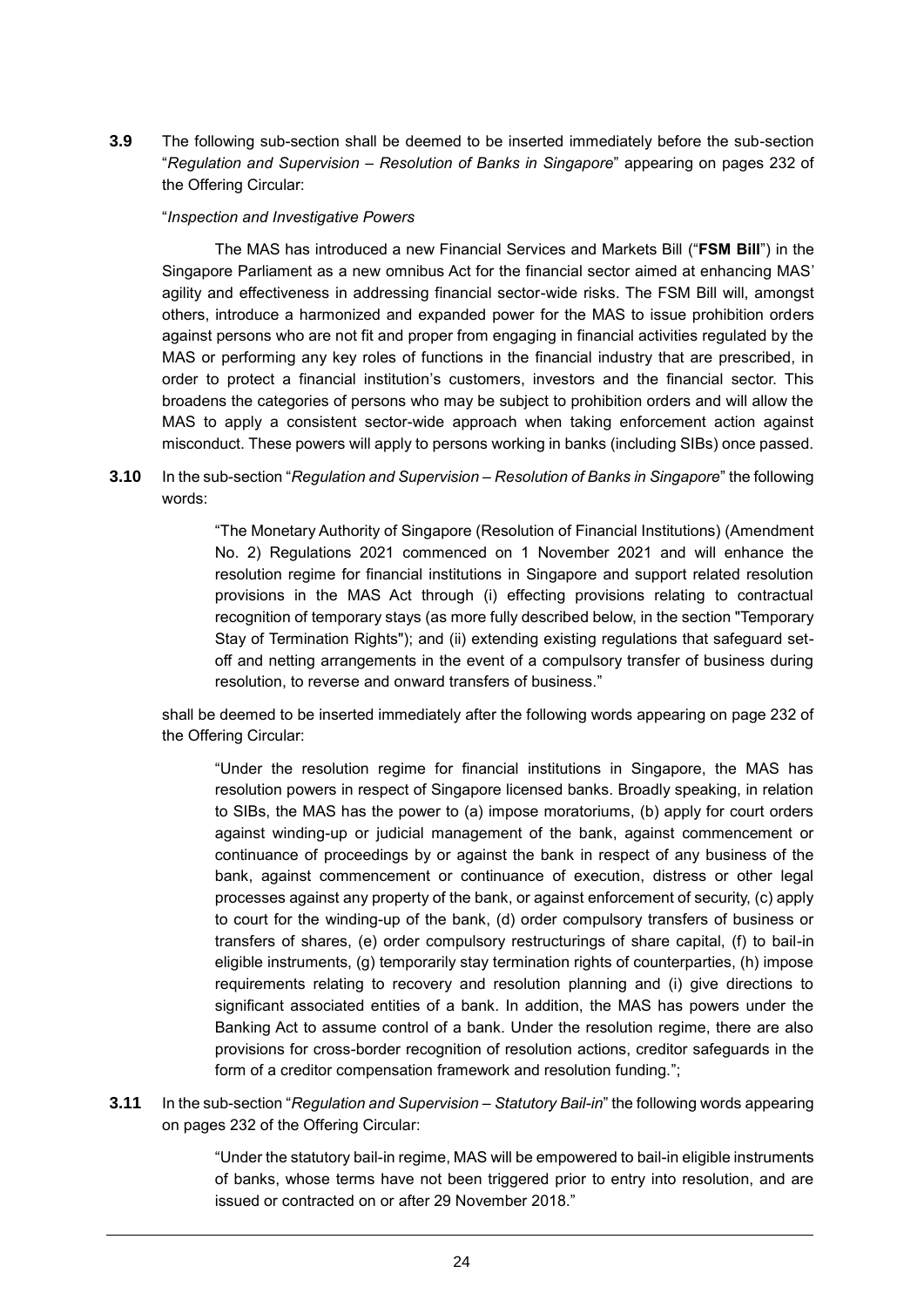shall be deemed to be replaced with:

"Under the statutory bail-in regime, MAS is empowered to bail-in eligible instruments of banks, whose terms have not been triggered prior to entry into resolution, and are issued or contracted on or after 29 November 2018";

**3.12** The sub-section "*Regulation and Supervision – Temporary Stay of Termination Rights*" appearing on page 233 of the Offering Circular shall be deleted in its entirety and substituted therefor with the following:

"MAS also has the power to temporarily stay termination rights of counterparties under section 84 of the MAS Act. Contracts which are subject to such powers include contracts where one of the parties is a pertinent financial institution (as defined in Regulation 5 of the Monetary Authority of Singapore (Resolution of Financial Institutions) Regulations 2018) that is the subject or a proposed subject of a resolution measure. Any entity that is part of the same group as a within-scope pertinent financial institution is also caught to the extent the obligations of that entity under the relevant contract are guaranteed or otherwise supported by such pertinent financial institution and such contract has a termination right that is exercisable if the pertinent financial institution becomes insolvent or is in a certain financial condition. UOB qualifies as a pertinent financial institution.

In addition, subject to certain exceptions, a qualifying pertinent financial institution (i.e. a SIB to which a direction has been issued under section 43(1) of the MAS Act (concerning directions for recovery planning and implementation)), or any subsidiary of the qualifying pertinent financial institution, must include a provision in each specified contract to which the qualifying pertinent financial institution or subsidiary is a party, the effect of which is that the parties to the contract agree to be bound by section 83 of the MAS Act (which prevents parties from terminating certain contracts on the basis of the occurrence of a resolution measure or events which are directly linked to resolution provided that the substantive obligations of the relevant contract continue to be performed by the parties to the contract) and by any suspension of a termination right in the contract made by the MAS under section 84 of the MAS Act, where (a) the qualifying pertinent financial institution or subsidiary enters into the specified contract on or after 1 November 2024; or (b) the qualifying pertinent financial institution or subsidiary executes any transaction under the specified contract on or after 1 November 2024. A "specified contract" means a contract that (a) is a financial contract; (ii) is governed by any law other than Singapore law; and (iii) contains a termination right, the exercise of which may be suspended, or the applicability of which may be disregarded, under the MAS Act if the contract had been governed by the laws of Singapore. In rationalizing this contractual recognition requirement, the MAS has stated that the provisions in the contract expressly recognising MAS' authority to temporarily stay termination rights under section 84 of the MAS Act provides greater legal certainty and serves to support an orderly resolution. The contractual recognition requirement will also ensure that the parties to the contract agree to be bound by section 83 of the MAS Act, such that any resolution action taken by MAS would not trigger termination rights under the contract only because of the resolution measure, even if the contract is governed by foreign laws.";

# **4 REGULATION/LEGAL ASPECTS OF THE SINGAPORE RESIDENTIAL MORTGAGE MARKET**

**4.1** In the sub-section "*Regulation/Legal Aspects of the Singapore Residential Mortgage Market – Regulation Aspects of the Singapore Residential Mortgage Market*" the following words appearing on page 237 of the Offering Circular: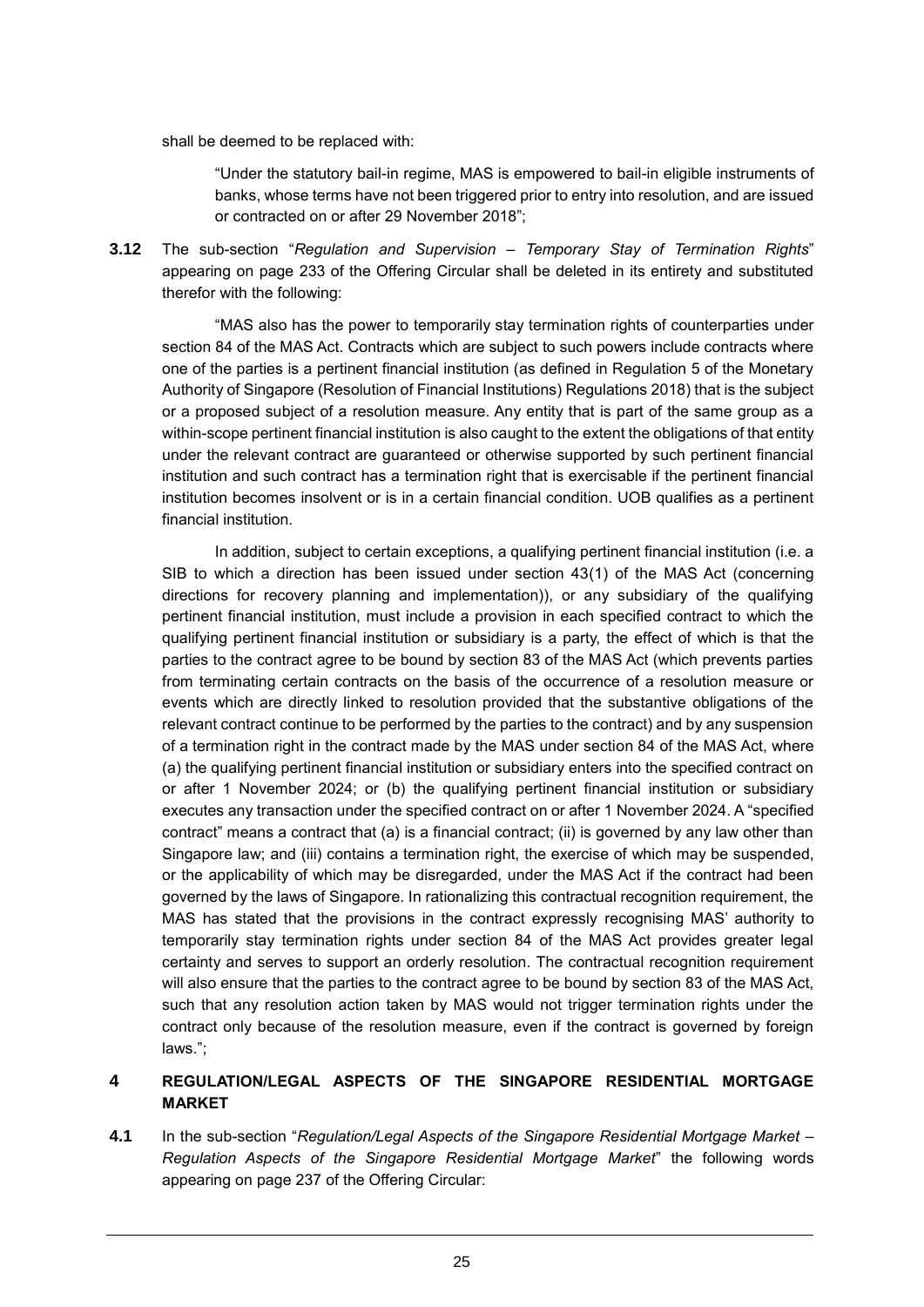"In addition, the MAS introduced a TDSR framework for all property loans granted by banks to individuals (including sole proprietorships and vehicles set up solely for the purchase of property) pursuant to MAS Notice 645 on Computation of Total Debt Servicing Ratio for Property Loans and the Guidelines thereto. The TDSR framework requires banks to take into consideration borrowers' other outstanding debt obligations when granting property loans. Banks are required to compute the TDSR, or the percentage of monthly total debt obligations to gross monthly income, on a consistent basis. The MAS expects property loans granted by a bank to not exceed a TDSR threshold of 60 per cent., that is to say, the individual's monthly total debt obligations must not exceed 60 per cent. of his gross monthly income. Property loans in excess of the TDSR threshold of 60 per cent. should only be granted on an exceptional basis and banks should clearly document the basis for such loans. In addition, processes should be in place to subject exceptional cases to enhanced credit evaluation and reporting to the MAS. The MAS has stated that it will monitor and review the 60 per cent. threshold over time. The MAS has also capped the mortgage servicing ratio for housing loans granted by banks for the purchase of HDB flats and executive condominium units where the minimum occupancy period of the executive condominium has not expired at 30 per cent. of a borrower's gross monthly income. The TDSR framework was fine-tuned as of 1 September 2016 to allow borrowers more flexibility in managing their debt obligations. In particular, refinements were introduced for refinancing of loans owing to feedback from borrowers who are unable to refinance their existing property loans owing to the application of the TDSR threshold of 60 per cent. From 11 March 2017, the TDSR framework was disapplied to credit facilities otherwise secured by property (including refinancing facilities) where the aggregate of the amount to be granted under the credit facility and the balance outstanding under any other credit facility or refinancing facility granted by any person for the purchase of that property or otherwise secured by that property does not exceed 50 per cent. of the current market valuation of the property. This latest disapplication does not apply to credit facilities and refinancing facilities for the purchase of property."

shall be deemed to be replaced with:

"In addition, the MAS introduced a TDSR framework for all property loans granted by banks to individuals (including sole proprietorships and vehicles set up solely for the purchase of property) pursuant to MAS Notice 645 on Computation of Total Debt Servicing Ratio for Property Loans and the Guidelines thereto. The TDSR framework requires banks to take into consideration borrowers' other outstanding debt obligations when granting property loans. Banks are required to compute the TDSR, or the percentage of monthly total debt obligations to gross monthly income, on a consistent basis. With effect from 16 December 2021, the MAS expects property loans granted by a bank to not exceed a TDSR threshold of 55 per cent., that is to say, the individual's monthly total debt obligations must not exceed 55 per cent. of his gross monthly income. Property loans in excess of the TDSR threshold of 55 per cent. should only be granted on an exceptional basis and banks should clearly document the basis for granting such loans in excess of the TDSR threshold. This revised TDSR threshold will apply to loans for the purchase of Residential Properties where the option to purchase has been granted on or after 16 December 2021. In addition, processes should be in place to subject exceptional cases to enhanced credit evaluation and reporting to the MAS. The MAS has stated that it will monitor and review the 55 per cent. threshold over time. The MAS has also capped the mortgage servicing ratio for housing loans granted by banks for the purchase of HDB flats and executive condominium units where the minimum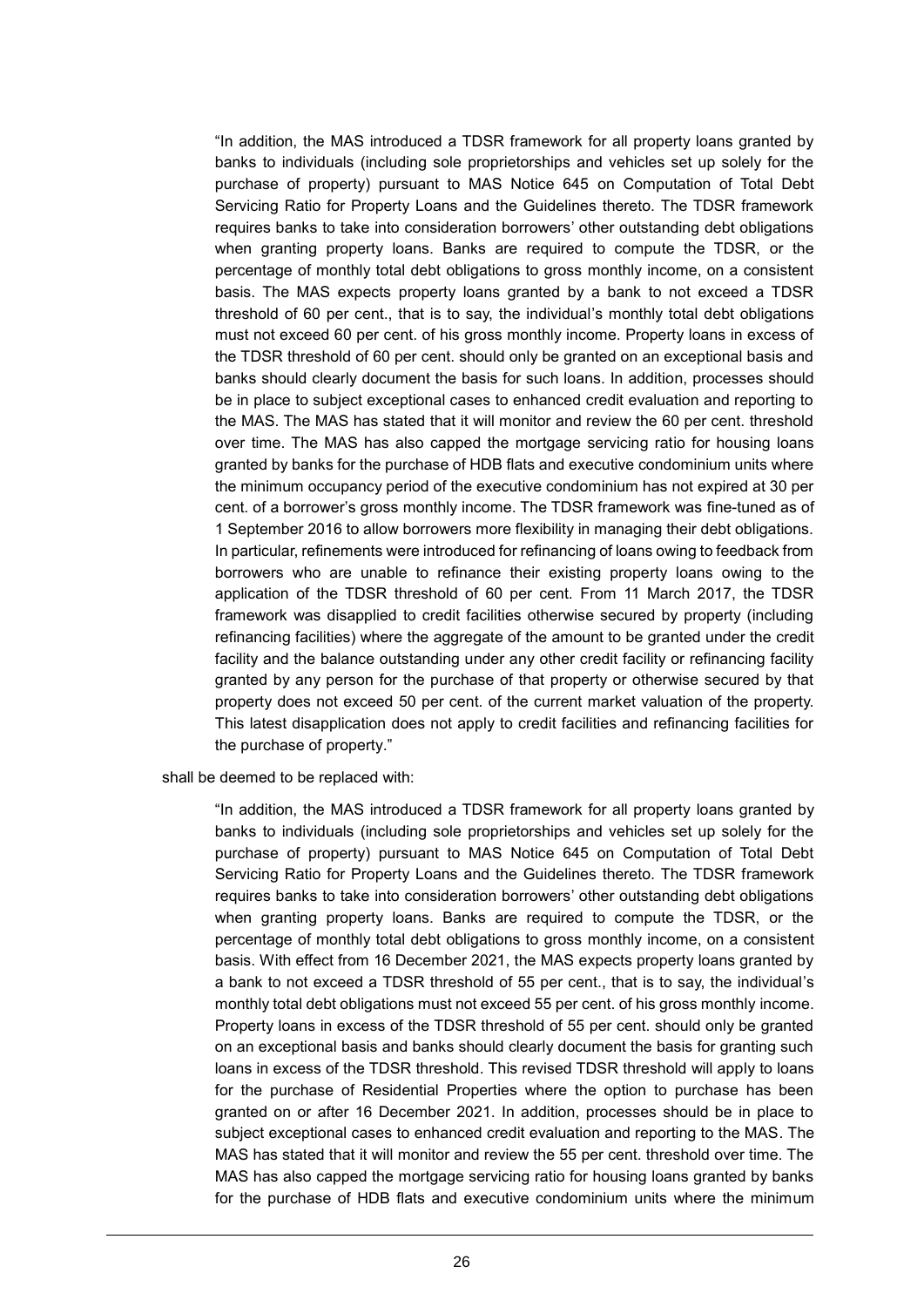occupancy period of the executive condominium has not expired at 30 per cent. of a borrower's gross monthly income. The TDSR framework was fine-tuned on 1 September 2016 to allow borrowers more flexibility in managing their debt obligations. In particular, refinements were introduced for refinancing of loans owing to feedback from borrowers who are unable to refinance their existing property loans owing to the application of the TDSR threshold of 60 per cent. From 11 March 2017, the TDSR framework was disapplied to credit facilities otherwise secured by property (including refinancing facilities) where the aggregate of the amount to be granted under the credit facility and the balance outstanding under any other credit facility or refinancing facility granted by any person for the purchase of that property or otherwise secured by that property does not exceed 50 per cent. of the current market valuation of the property. This disapplication does not apply to credit facilities and refinancing facilities for the purchase of property.";

### **4.2** In the sub-section "*Regulation/Legal Aspects of the Singapore Residential Mortgage Market – Regulation Aspects of the Singapore Residential Mortgage Market*" the following words:

"The LTV% limit for Residential Property loans granted by banks currently stands at 75%. With effect from 16 December 2021, the MAS has tightened the LTV% limit for loans extended by HDB from 90% to 85%. However, this revised LTV% limit does not apply to Residential Property loans granted by banks."

shall be deemed to be inserted immediately after the following words appearing on page 238 of the Offering Circular:

"where the aggregate of (i) the amount granted under the credit facility, (ii) the balance outstanding under any other credit facility granted by any MAS regulated financial institution or moneylender in respect of that Residential Property or otherwise secured by that Residential Property; and (iii) the balance outstanding under any loan granted by the vendor to the borrower for the purchase of that Residential Property exceeds the "Relevant Amount" as defined in MAS Notice 632 (which is derived from a formula which takes into account, among other things, the adjusted purchase price or current market valuation of the property, the LTV% and/or the Cash%).";

### **5 DESCRIPTION OF THE SINGAPORE COVERED BOND REGIME**

In the section "*Description of the Singapore Covered Bond Regime*" the following words appearing on page 247 of the Offering Circular:

"The issuance of covered bonds is subject to requirements prescribed by the MAS, as set out in MAS Notice 648, which was issued on 31 December 2013 and last revised on 15 October 2020."

shall be deemed to be replaced with:

"The issuance of covered bonds is subject to requirements prescribed by the MAS, as set out in MAS Notice 648, which was issued on 31 December 2013 and last revised on 27 September 2021.";

### **6 TAXATION**

**6.1** In the sub-section "*Taxation – Singapore Taxation – Interest and Other Payments*" the following words appearing on page 329 of the Offering Circular:

> "The applicable rate for non-resident individuals is currently 22 per cent. However, if the payment is derived by a person not resident in Singapore otherwise than from any trade,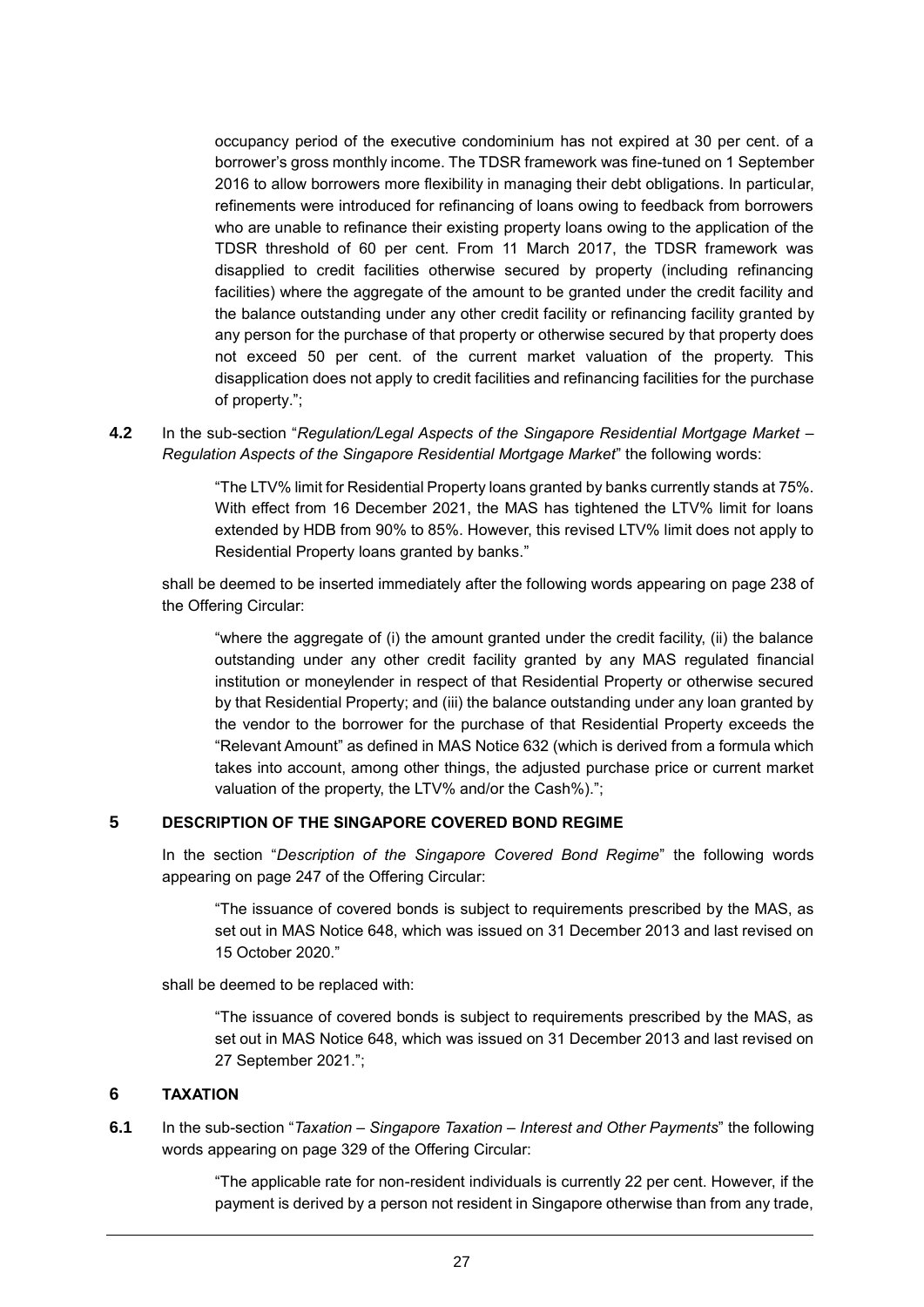business, profession or vocation carried on or exercised by such person in Singapore and is not effectively connected with any permanent establishment in Singapore of that person, the payment is subject to a final withholding tax of 15 per cent. The rate of 15 per cent. may be reduced by applicable tax treaties."

shall be deemed to be replaced with:

"The applicable rate for non-resident individuals is currently 22 per cent. and is proposed to be increased to 24 per cent. from the year of assessment 2024 pursuant to the Singapore Budget Statement 2022. However, if the payment is derived by a person not resident in Singapore otherwise than from any trade, business, profession or vocation carried on or exercised by such person in Singapore and is not effectively connected with any permanent establishment in Singapore of that person, the payment is subject to a final withholding tax of 15 per cent. The rate of 15 per cent. may be reduced by applicable tax treaties.";

**6.2** The sub-section "*Taxation – Singapore Taxation – Withholding Tax Exemption on Qualifying Payments by Specified Entities*" appearing on page 329 of the Offering Circular shall be deleted in its entirety and substituted therefor with the following:

"Pursuant to Section 45I of the ITA, payments of income which are deemed under Section 12(6) of the ITA to be derived from Singapore and which are made by a specified entity shall be exempt from withholding tax if such payments are liable to be made by such specified entity for the purpose of its trade or business under a debt security which is issued during the period from 17 February 2012 to 31 December 2026 (both dates inclusive). Notwithstanding the above, permanent establishments in Singapore of non-resident persons are required to declare such payments in their annual income tax returns and will be assessed to tax on such payments (unless specifically exempt from tax).

A specified entity includes a bank or merchant bank licensed under the Banking Act.";

**6.3** In the sub-section "*Taxation – Singapore Taxation – Qualifying Debt Securities Scheme*" the following words appearing on page 331 of the Offering Circular:

> "The term "related party", in relation to a person, means any other person who, directly or indirectly, controls that person, or is controlled, directly or indirectly, by that person, or where he and that other person, directly or indirectly, are under the control of a common person."

shall be deemed to be replaced with:

"The term "related party", in relation to a person (*A*), means any other person who, directly or indirectly, controls *A*, or is controlled, directly or indirectly, by *A*, or where *A* and that other person, directly or indirectly, are under the control of a common person."; and

## **7 SUBSCRIPTION AND SALE**

In the sub-section "*Subscription and Sale – Singapore*" the following words appearing on page 338 of the Offering Circular:

"to an institutional investor under Section 274 of the SFA or to a relevant person defined in Section 275(2) of the SFA, or to any person arising from an offer referred to in Sections 275(1)(A) or 276(4)(i)(B) of the SFA;"

shall be deemed to be replaced with: